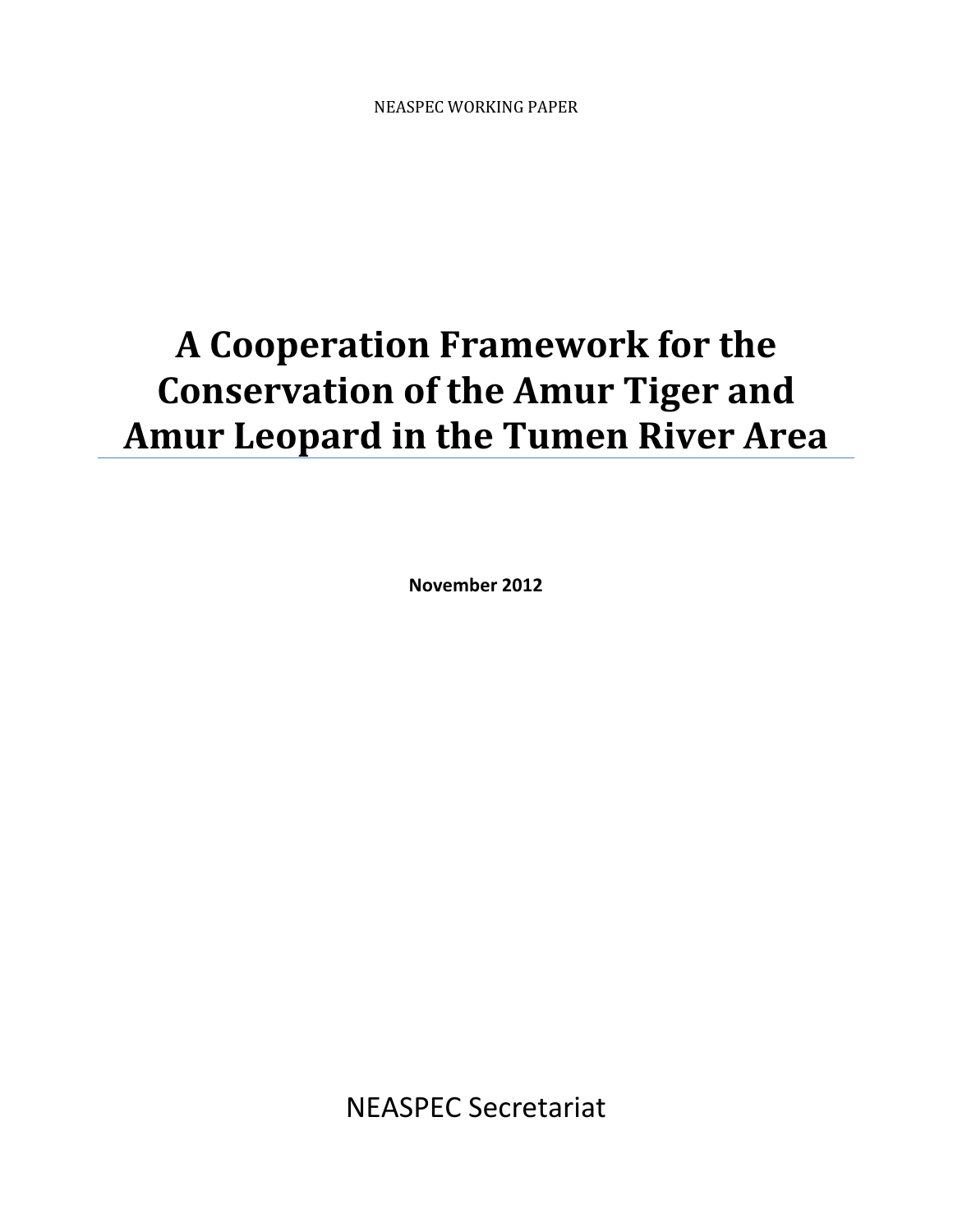# Executive Summary

Amur tigers and Amur leopards are two critically endangered feline animals that witnessed dramatic demographic reduction over the past century. Historically, Amur tigers ranged across most forested ecosystems of northeastern China, the Korean peninsula, and the southernmost regions of the Russian Federation. However, there are only about 500 Amur tigers currently left in the wild and their habitats have been shrunk dramatically. The leopards are currently on the brink of extinct, with only about 30 individuals left in the wild.

In order to protect Amur tigers and Amur leopards, Governments of China and Russian Federation have made significant efforts for strengthening domestic policy measures including the establishment and expansion of protected areas, and the scale-up of the financial and human resources. NGOs and international organizations have also played an important role in improving technical measures by providing financial resources, training programmes, and conducting monitoring activities. However, various proposals and plans from the governments and other stakeholders suggest that the conservation of the feline animals requires further efforts for (1) expanding protected areas beyond national borders, (2) maintaining population of prey, (3) engaging local community and the public in protection work, and (4) improving technical capacity of conservation work.

In particular, there is a great need for strengthening transboundary cooperation as achieving goals of domestic action requires supporting action from neighboring protected areas across the borders. During the last decade, there has been growing webs of communication and collaboration across the borders, but the existing cooperation need to be further strengthened by having a partnership platform that brings all stakeholders together to share information and undertake joint action, thereby making transboundary cooperation more efficient and effective.

In this regard, the establishment of the NEASPEC Partnership for Tiger and Leopard Conservation is proposed as a key recommendation of the NEASPEC Project on Nature Conservation in Transboundary Areas in North-East Asia. The partnership's major goals and roles would be the facilitation of (1) communication for information exchange and knowledge sharing across borders, (2) collaboration among stakeholders for joint work including joint survey and monitoring on the border, joint anti-poaching activities, capacity training program, sustainable forest management, etc, and (3) coordination of domestic policies responding to complex conservation issues including ecological corridors and transboundary protected areas.

In order to carry out the roles, it is proposed that the Partnership should be well-represented by all major stakeholder groups including governments and non-governmental actors such as NGOs and international organizations. The partnership should also be supported by solid operating bodies such as the coordination committee, working groups, and activity / information center(s).

The process of launching the NEASPEC Partnership is proposed as follows.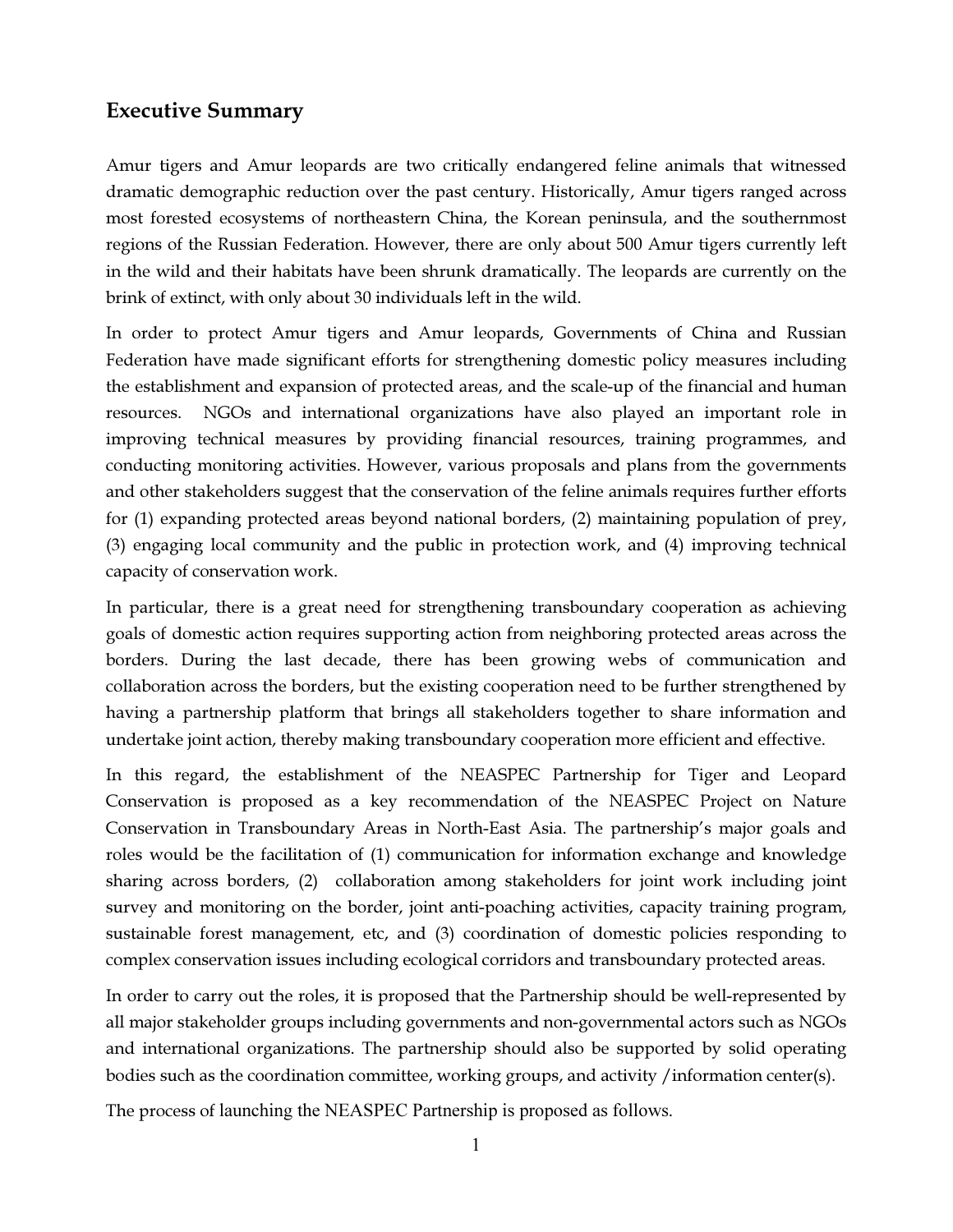- Expert review: This proposal was reviewed by the concluding meeting of NEASPEC project on transboundary nature conservation held on 21-23 July 2012 in Vladivostok.
- Review by the 17<sup>th</sup> Senior Officials Meeting (SOM): The 17<sup>th</sup> SOM reviews the proposal and makes a decision.
- Launching an intergovernmental/multi-stakeholder process: Should the SOM decide to establish the partnership platform, the Secretariat will facilitate an intergovernmental/multi-stakeholder process from late 2012 or early 2013.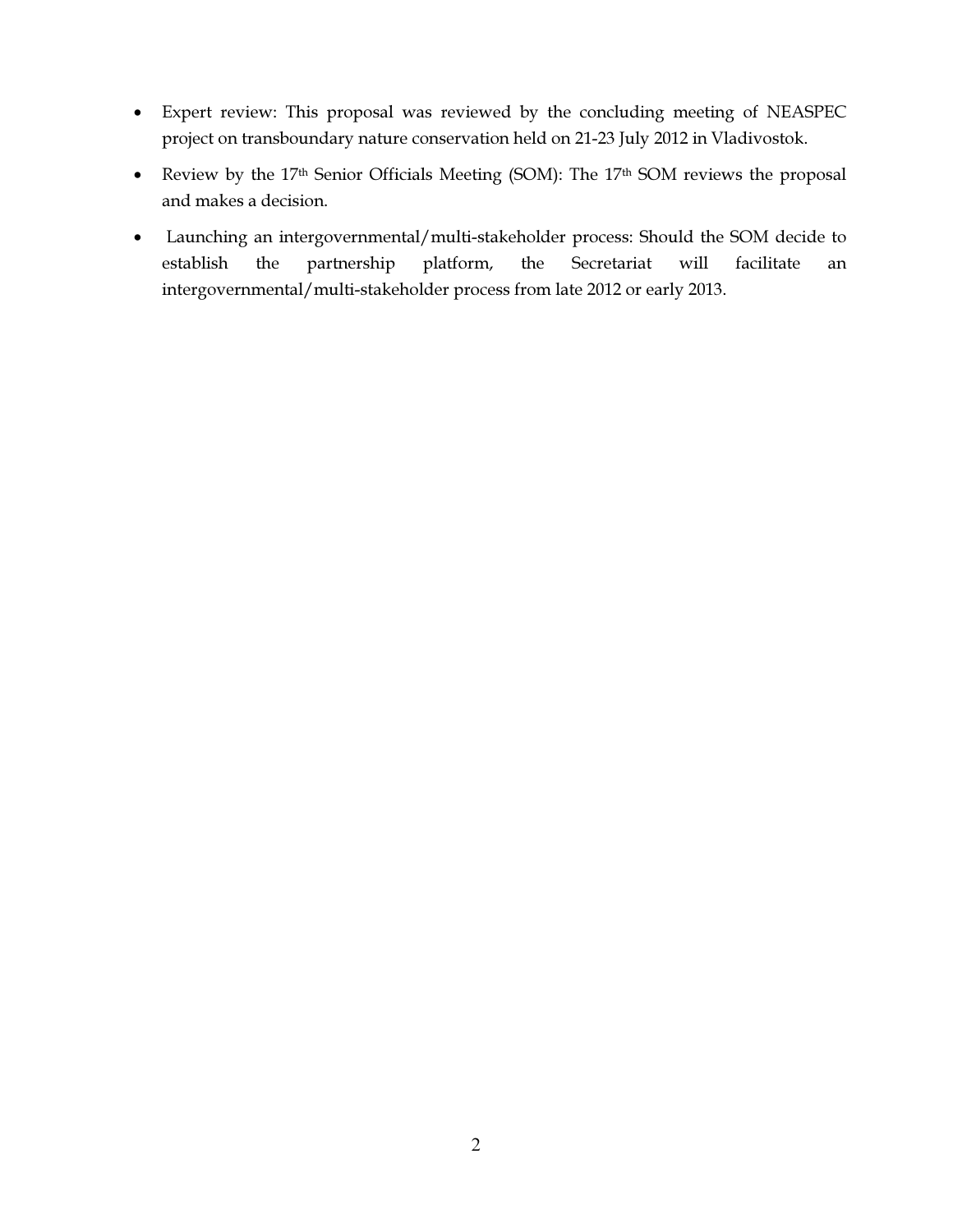# 1. Nature Conservation of the Amur Tiger and Leopard in Transboundary Areas

# 1.1 Current status of the Amur tiger and Amur leopard

1. Amur tigers and Amur leopards are two critically endangered feline animals that witnessed dramatic demographic reduction over the past century. Historically, Amur tigers ranged across most forested ecosystems of northeastern China, the Korean peninsula, and the southernmost regions of the Russian Federation.<sup>1</sup> However, there are only about 500 Amur tigers currently left in the wild and their habitats have been shrunk dramatically. Nowadays, 95 percent of the tigers are inhabited in the Sikhote-Alin Mountain area in Russia while the rest of them are distributed in Jilin and Heilongjiang provinces of China adjacent to the Chinese-Russian border (see figure 1). Although some surveys indicate that there are Amur tigers left in the northernmost regions of DPRK, no concrete evidence and specific population number have been verified.

<Figure 1> Amur Tiger Distribution in China and the Russian Federation (as of 2011)



*Source: 2011 Wildlife Conservation Society China Program*

 $\overline{a}$ 

<sup>&</sup>lt;sup>1</sup> Henry, P. et al. (2009). "In situ population structure and ex situ representation of the endangered Amur tiger." Molecular Ecology.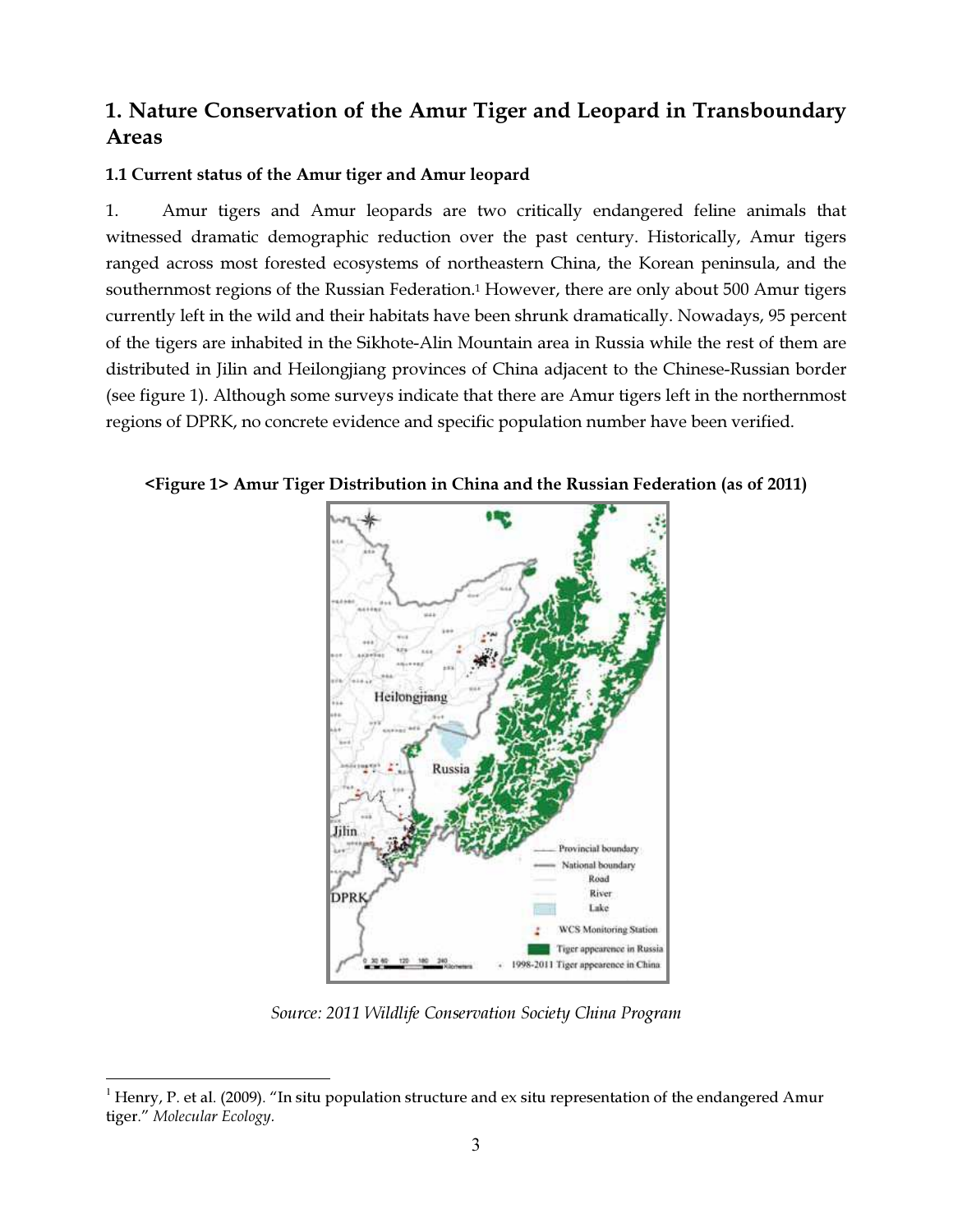2. Although the population of Amur tigers stayed stable over the past few years, molecular genetic studies suggest that their low genetic diversity makes them exposed to a high risk of extinction. Among extant six tiger subspecies, Amur tiger has the lowest genes variance and hence they are particularly vulnerable to natural catastrophes such as fires or diseases. In addition, molecular genetic studies also indicate that the Caspian tiger, an extinct tiger subspecies dating back to the 1970s, share a close phylogenic relationship with the living Amur tigers, which has important implication for imputing the origins of there tiger subspecies and for modern conservation programs.<sup>2</sup>

3. Amur leopards used to live in the south of the Russian Far East, forested mountain areas of northeastern China, and the Korean peninsula. The leopards are currently on the brink of extinct, with only about 30 individuals left in the wild. In particular, about 20 are inhabited in the Amur River Valley along the China-Russia Border while about 10 live in Ussuri River Valley along the China-DPRK border. The only remaining habitats for the Amur leopard are the Sikhote-Alin Mountains of the Russian Far-East and the Hunchun Nature Reserve in Jilin Province, China. The Amur leopard population in China was formed as a result of migration from the Russian Federation. This confined habitat scope and small population size make leopards extremely vulnerable to human-made and natural catastrophe.

# 1.2 The Importance of Cooperation on the Amur Tiger and Amur Leopard Conservation in the Transboundary Areas

4. Amur tigers and Amur leopards are territorial; individuals of the same sex require nonoverlapping home ranges. In particular, adult female tigers require 488 km<sup>2</sup> of non-overlapping habitat at average while adult male tigers could travel very long distance in search of potential mates, with a record of up to 1000 km away from source populations. In terms of the Amur leopard, home range of the adult female leopards ranges from 35 to 45 km<sup>2</sup> while males will use an area 4-6 times larger than that of females<sup>3</sup>. Moreover, the home range is highly correlated with the density of prey. As the mixed Korean pine/deciduous and temperate deciduous forests in the Russian Far East, northeastern China and DPRK, in which Amur tigers and leopards are living, has a low prey density, the home ranges of tigers and leopards are even bigger than the average range to survive and raise healthy cubs. Hence, the territorial nature and the high dispersion capability of tigers and leopards require a huge area of land to ensure their population persistence.

 $\overline{a}$ 

 $2$  Driscoll, C.A. et al. (2009). "Mitochondrial phylogeography illuminates the origin of the extinct Caspian tiger and its relationship to the Amur tiger." PLoS ONE. .

<sup>&</sup>lt;sup>3</sup> Li, Z. X. et al. (2010). "Study on the Potential Tiger Habitat in the Changbaishan Area, China" China Forestry Publishing House.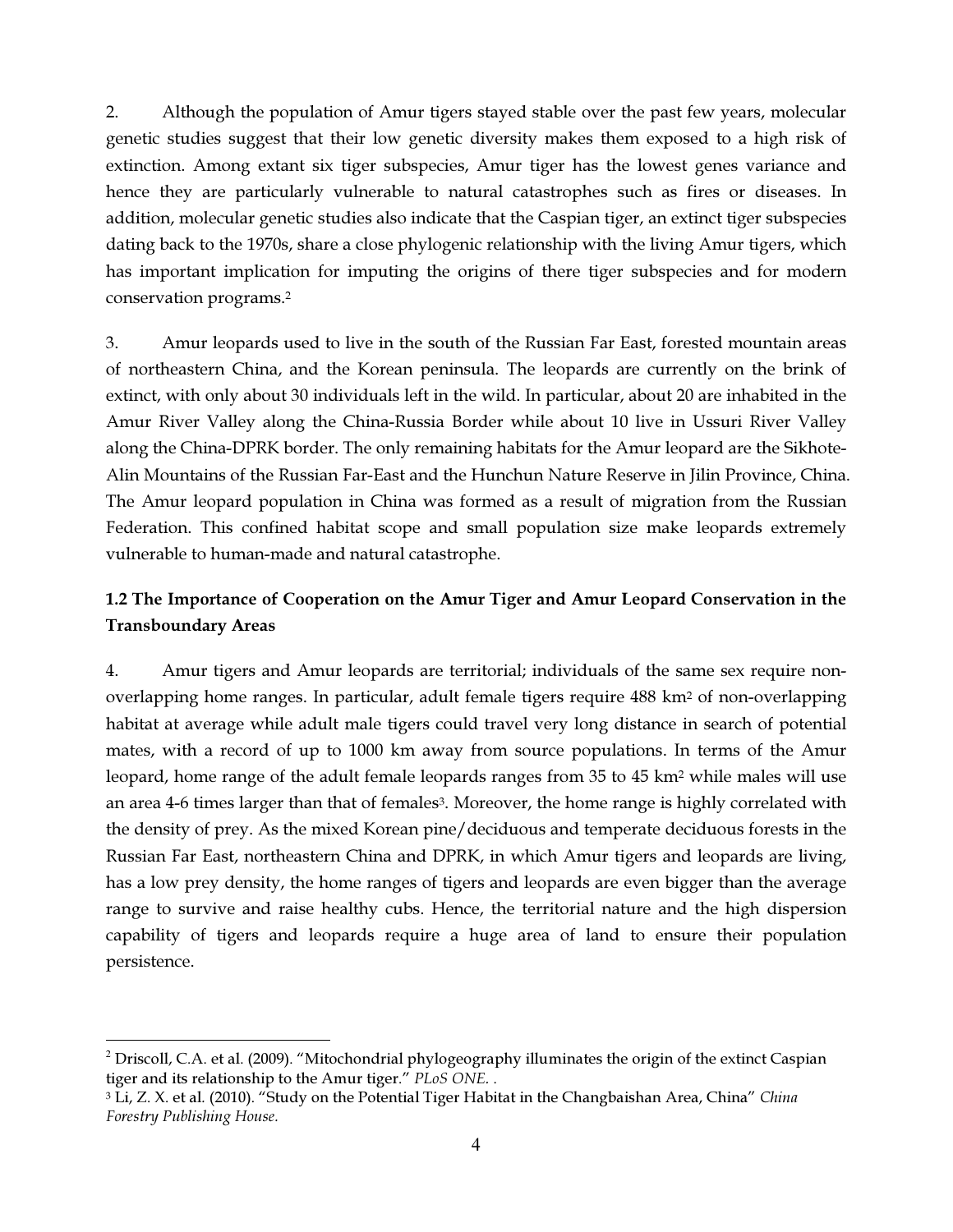5. Moreover, small and isolated reserves impose high risks of extinction on large carnivores, such as tigers and leopards. For instance, in order to maintain a population of 20 breeding female tigers, approximately 8,000 km<sup>2</sup> of well-connected habitat is needed.<sup>3</sup> In China, there is no reserve covers such a large area. This implies that there is a high possibility for Amur tigers and Amur leopards around the border area to migrate across borders for survival and reproduction. The population of Amur tigers surviving in the Chinese territory is a small and fragmented subspecies migrating from the Russian Far-East. Also, all the remaining Amur tigers and Amur leopards are near the countries' borders. The rehabilitation of these two animals critically relies on the connection between reserves domestically and internationally. In this regard, close collaboration ranging from simple communication to full coordination of action among governments, authorities of protected areas, local communities, and conservation groups between Russian and China becomes very critical to ensure the exchange of tigers and other native wildlife

# 2. Conservation of Amur tigers and Amur leopards in North-East Asia

# 2.1 National Policies and Programmes

6. The Russian Federation has a long story of establishing protected areas for Amur tigers and Amur leopards in the Tumen River area. There are three major protected areas, including Kedrovaya Pad (1916), Barsoviy Federal Zakaznik (1979), and Borsovo Plateau Regional Zakaznik (1996).

7. In 2008, the Russian Government issued a decree on the creation of a federal-level Leopardovy Zakaznik in Primorsky Krai by merging Barsoviy Federal Zakanik and Borisovo Plateau regional Zakanik into one protected area which covers 169,429 ha, encompassing Khasansky, Ussuriysky and Nadezhdensky districts of the Primorsky krai. Prior to the decree, the two protection areas had been managed by different state agencies, which sometimes led to confusion and inefficiency. Furthermore, its neighboring protected area, Kedrovaya Pad Nature Reserve, will be also managed by the same entity, Ministry of Natural Resource. This transfer of jurisdiction to a single authority is expected to improve management capacity of the protected area, ensure concordant leopard and tiger conservation, and enhance international coordination with its neighboring protected areas in China.

8. Furthermore, the government of the Russian Federation approved the establishment of the Leopard National Park which covers 262,000 hectares in the southwest of Primorsky Krai in April 2012. The national park not only embraces the entire area of the Leopardovy Zakaznik but also expands to the area adjacent to the Hunchun Nature Reserve in Jilin Province, China (See

 $\overline{a}$ <sup>4</sup> Luo, S.J. (2010). "The status of the tiger in China." CATnews Special Issue 5.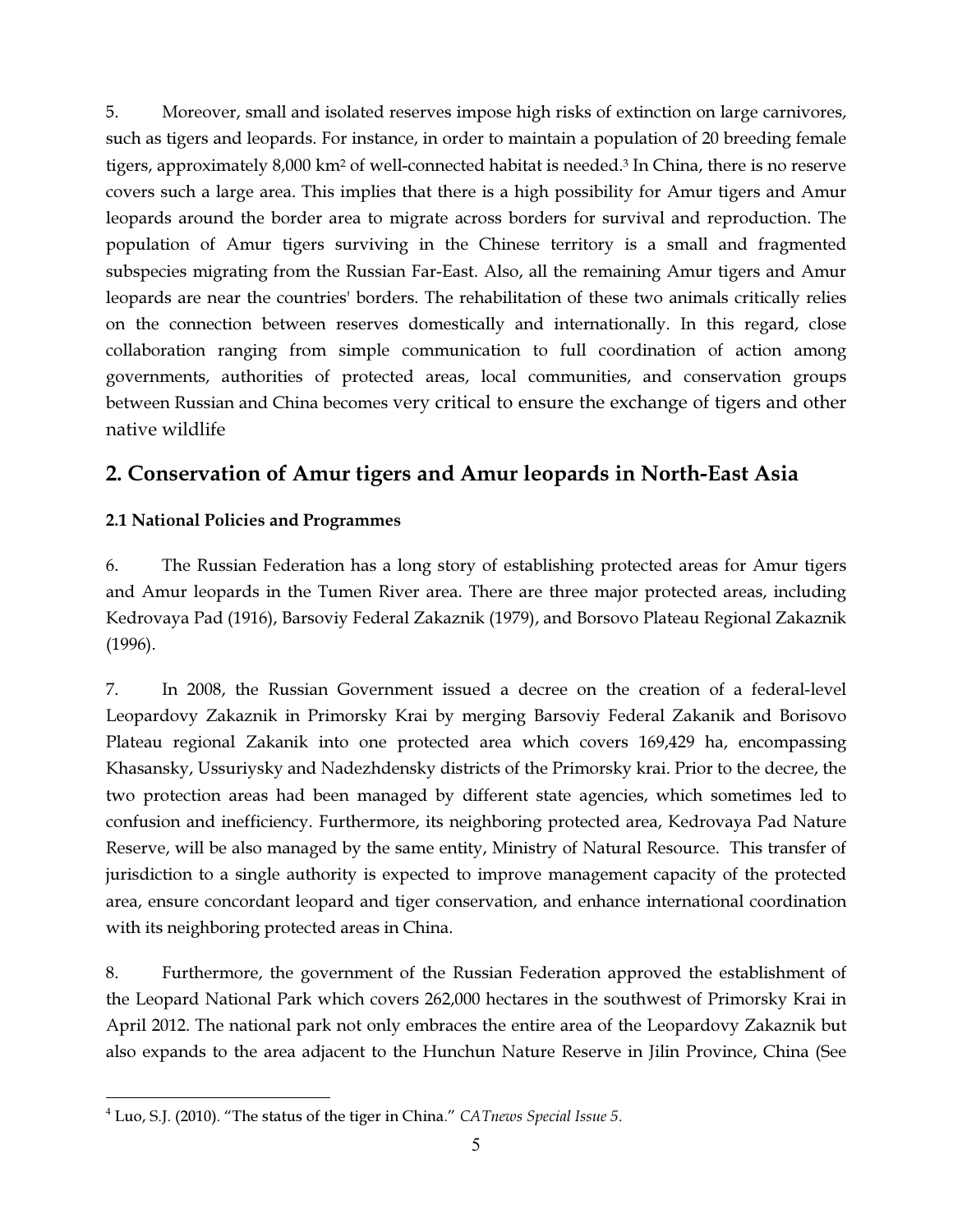figure 2). The park consists of two major parts: the strictly protected areas in the Borisovo Plateau with 300,000 hectares and the area with 1.2 million hectares along the Sino-Russian border. All farmlands, lands around towns and military territories will be included in the economic development zone (38 thousand ha), and private ownership of such areas will not be altered. The remaining forest areas (72 thousand ha) are included in the recreational zone, where development of eco-tourism is planned.



#### <Figure 2> Land of the Leopard National Park

*Source: "Land of the Leopard National Park is established." http://www.wwf.ru/resources/news/article/eng/9425* 

9. China started to establish protected areas much later than the Russian Federation; however, China has also made remarkable progress in promoting biodiversity conservation in the Tumen River area over the past decades. First, institutional mechanisms have raised the level of protection. The Jilin Hunchun Nature Reserve established in 2001 as a provincial level reserve was upgraded into a state-level Nature Reserve status in 2005. Since the Hunchun Nature Reserve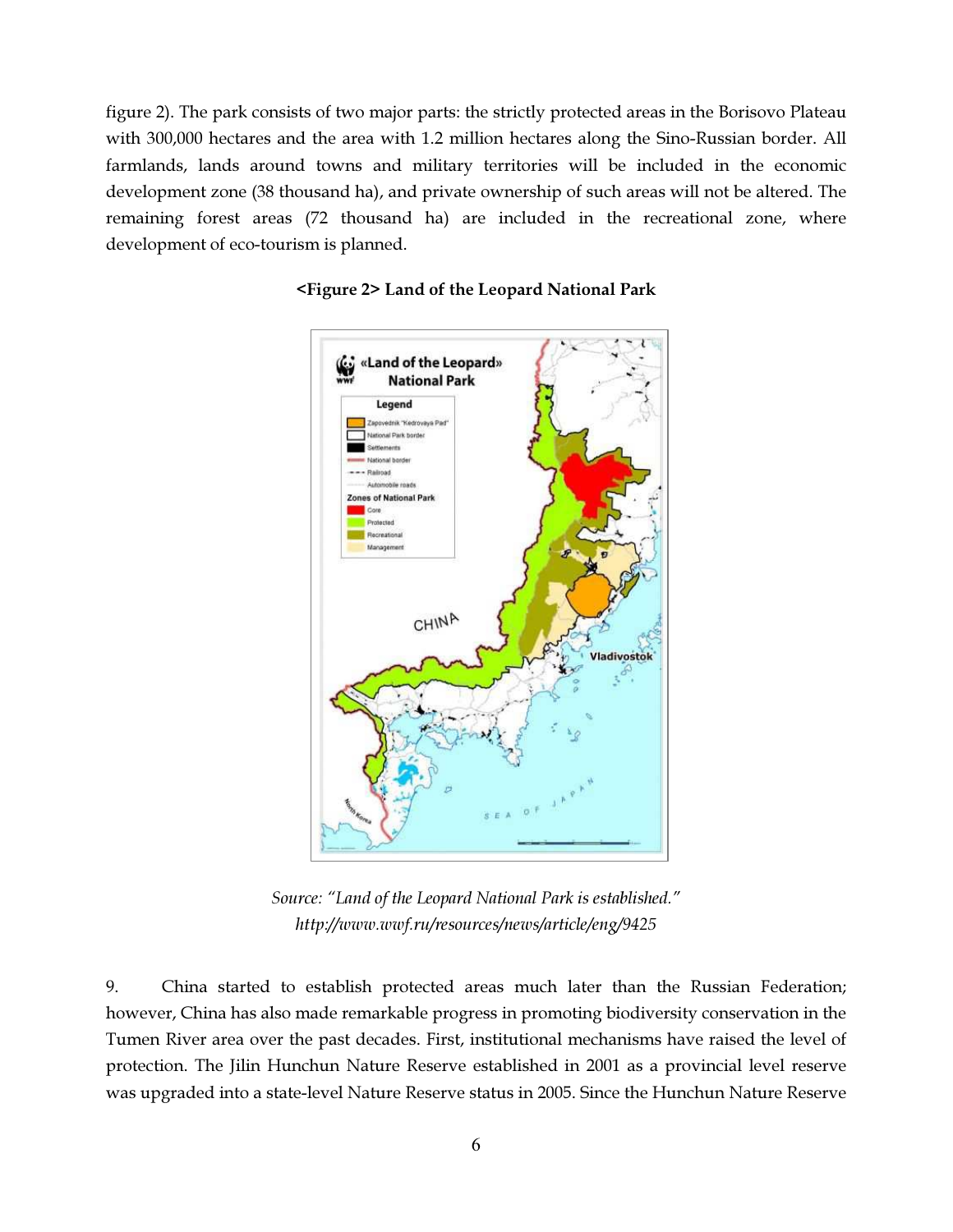was upgraded from provincial level to state level, the State Forestry Administration and the Jilin Province Forestry Administration have already allocated 12 million RMB (around 1.8 million USD) for infrastructure development in the Reserve. The Hunchun Forestry Bureau also contributed 10 million RMB (around 1.5 million USD) to carry out protection activities in the Hunchun Nature Reserve, focusing on developing a monitoring system with the application of Management Information System (MIST), strengthening law enforcement on anti-poaching, creating public education programs and enhancing international cooperation. Amur tiger conservation work in Heilongjiang Province has also progressed over the past decade. Field surveys and monitoring data showed that the estimated number of the Amur Tiger in 2000 was 5.5, which increased to 12 in 2006. According to the 2006-2007 monitoring data, the number of tigers stabilized around 10-14 tigers in Heilongjiang Province in 2007.

10. Furthermore, in September 2010, the Chinese State Council approved in principle the "China National Biodiversity Conservation Strategy and Action Plan (NBSAP) 2011-2030" which defines the objectives, guiding principles, strategic measures for the work on biodiversity conservation in China in the coming 20 years. In particular, the NBSAP identified the hilly plain region of northeastern China as one of priority areas of inland terrestrial biodiversity conservation, which covers entire area of Liaoning, Jilin and Heilongjiang Provinces. It also specified that the conservation priorities in those areas will focus on the establishment of biodiversity corridors between cross-boarder nature reserves to protect big catamounts such as Amur tiger and Amur leopard. The NBSAP proposed a demonstration project on the establishment and management of transboundary protected areas. This proposed project intends to (1) undertake surveys and study tours on transboundary wild animal resources and habitats; (2) study and propose methods for establishing and managing transboundary protected areas; (3) explore and establish management and monitoring systems of transboundary protection; and (4) undertake pilot demonstration projects.

#### 2.2 Bilateral Initiatives

11. The Governments of China and the Russian Federation operate the Sub-Committee of Transboundary Nature Conservation and Biodiversity Protection under the supervision of the Environmental Cooperation Committee of China-Russia Prime Ministers' regular meeting, which was established in 2006. The 5<sup>th</sup> Sub-Committee Meeting held on 5-6 May 2011 in Xi'an, China formulated a work plan for constructing a nature conservation network between China and the Russian Federation in the Heilongjiang/Amur River area. This work plan was reviewed and approved by the  $6<sup>th</sup>$  Environmental Cooperation Committee Meeting on 2 June 2011 in Harbin, China. This committee meeting also recognized the efficient cooperation and outcomes achieved under the framework of "Agreement on the Chinese-Russian-Mongolian Dauria International Nature Conservation" and therefore agreed to establish an expert group to study the common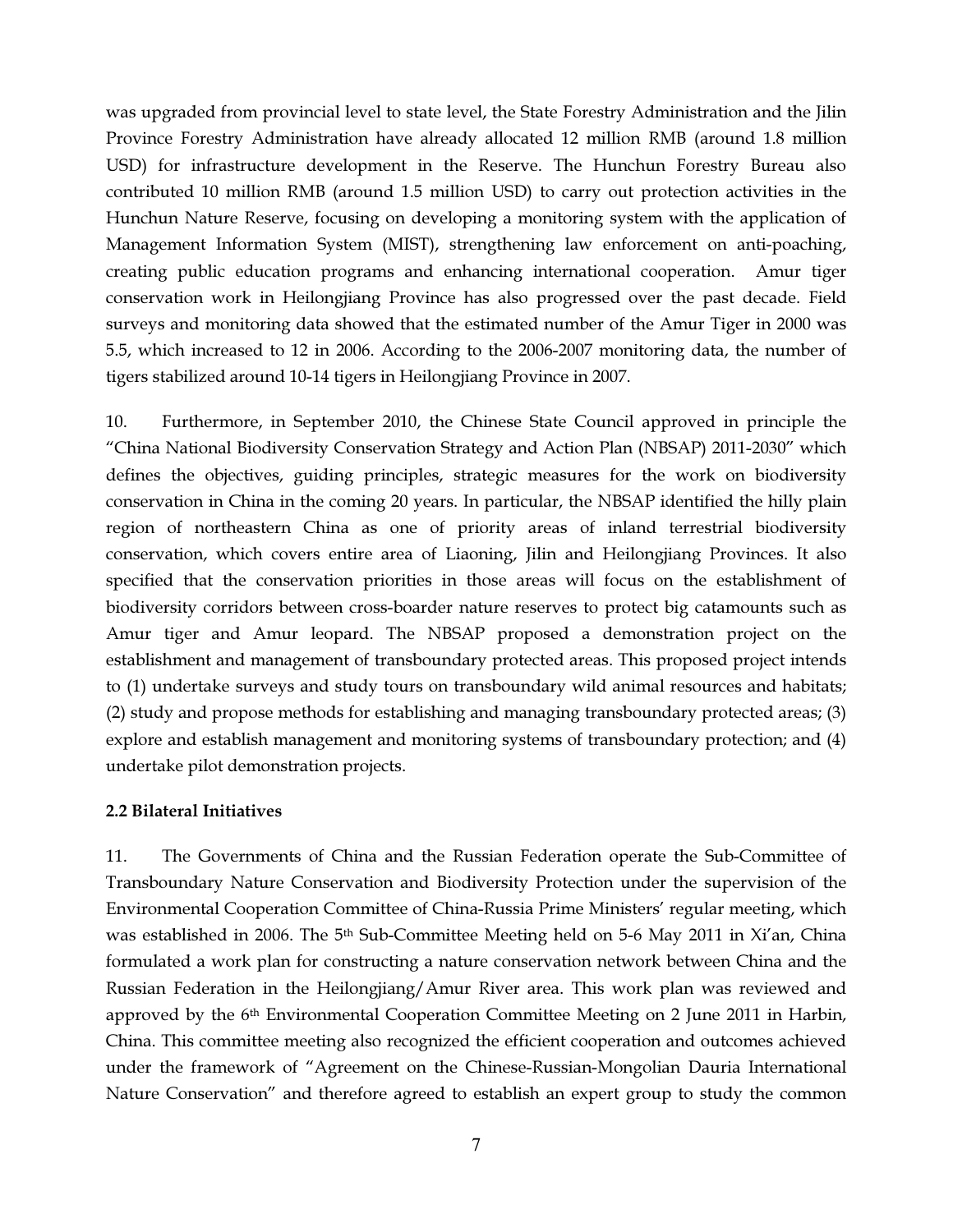measures for protecting the Amur tiger in Changbai Mountain and Wangda Mountain in the Chinese-Russian border areas.

12. In 2010, Jilin Province of China and neighboring Primorsky Krai of the Russian Federation agreed to establish the first cross-boundary protection zone for Amur tigers. The zone straddles the border along Jilin province and Primorsky Krai, where both side enforced anti-poaching measures. As part of the agreement, Jilin and Primorsky plan to step up the amount of information they share and adopt identical monitoring systems for Amu tigers and their prey.

13. During the 6th International Ecological Forum "Nature without Borders" held in Vladivostok on 19-20 July 2012, both Russian and Chinese experts put forward to establish joint expert group to enhance Amur tiger conservation in transboundary areas. The main purpose of the joint expert group is to initiate the Sino-Russian Transboundary Area Network. The Network aims to (1) enhance information and experience exchange on Amur tiger and their habitats; (2) improve Amur tiger and Amur leopard monitoring; (3) strengthen ecological protection of Amur tigers and Amur leopards in Sino-Russian border areas; (4) promote environmental education and public awareness.

# 2.3 Global Initiatives

14. In 2008, the Global Tiger Initiative (GTI) was developed and funded by the World Bank to ally itself with thirteen tiger range countries, international organizations, private sectors and civil society to prevent the extinction of wild tigers. Under this initiative, the International Forum on Tiger Conservation (also known as the "Tiger Summit") was held in St. Petersburg on 23 November 2010 with the participation of thirteen government leaders, including Russian Prime Minister Vladimir Putin and Chinese Premier Wen Jiabao, who signed the St. Petersburg Declaration affirming their commitment to save wild tigers from extinction. This was the first high-level global meeting with an agenda focused on saving endangered tiger species. The Forum endorsed a Global Tiger Recovery Program (GRTP) that includes urgent and comprehensive national and international actions to double the number of tigers across their respective country ranges by 2020.

15. Particularly, the GRTP targets increase of tiger population by 100 percent and 50 percent in China and Russia, respectively. In addition, the GRTP developed National Tiger Recovery Priorities (NTRP) to incorporate a priority set of concrete project activities to be implemented to achieve national goals. The NTPR comprises of seven major components, including (a) habitat management, (b) controlling prey and tiger poaching, (c) institutional strengthening and capacity building, (d) tiger human conflict and community engagement, (e) controlling illegal trade and reducing demand,  $(f)$  scientific monitoring, surveys and research, and  $(g)$  transboundary management.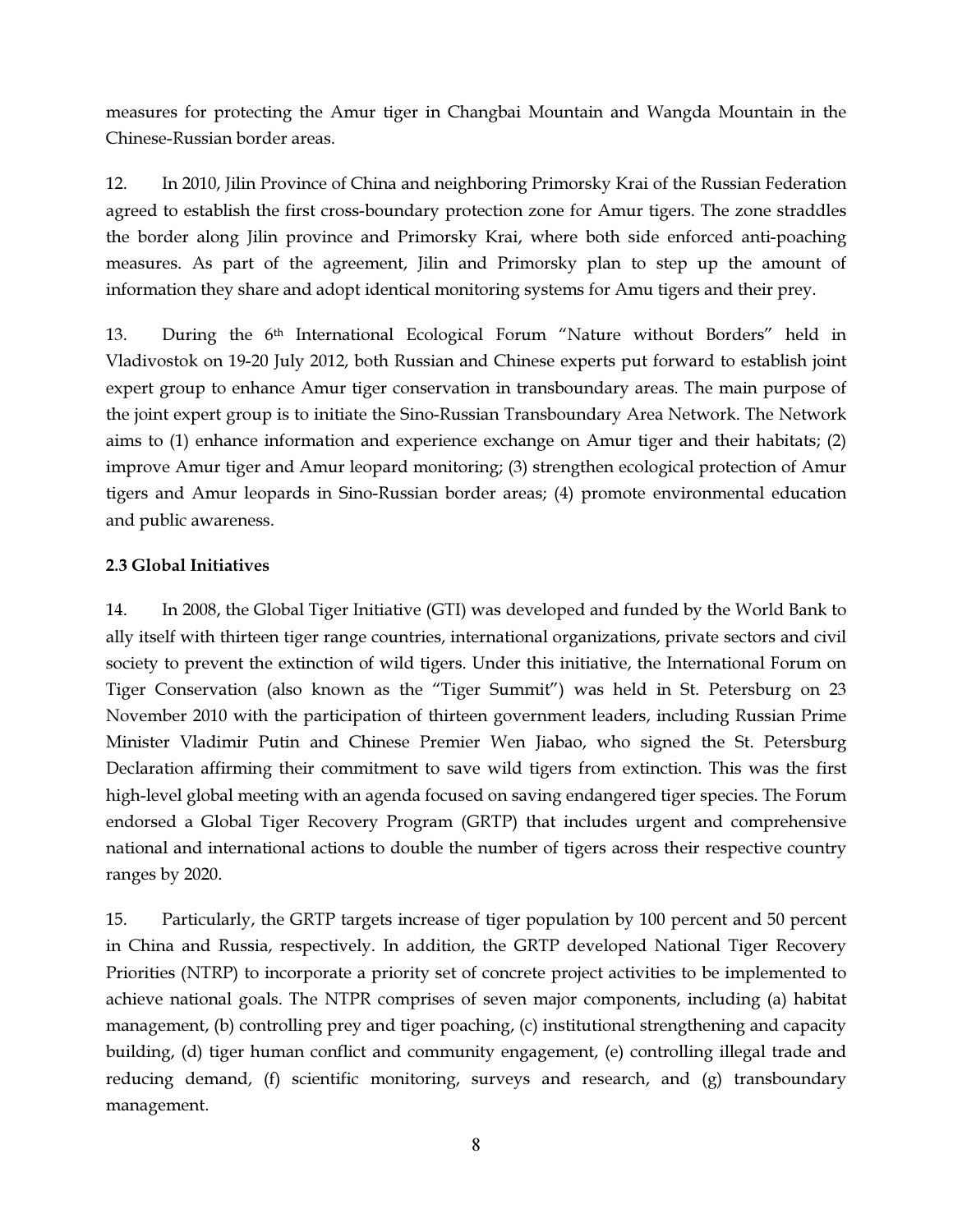| <b>Priority Activities</b>          | China                                | Russia                              |
|-------------------------------------|--------------------------------------|-------------------------------------|
| Habitat management                  | Conservation, extension and          | Strengthening protected area        |
|                                     | amelioration of wild tiger habitat,  | network                             |
|                                     | and trial reintroduction             |                                     |
| Combating poaching and illegal      | Strengthening law enforcement        | Preventing human-tiger conflicts    |
| trade                               |                                      |                                     |
| Tranboundary collaboration          | Improve communication and            | Strengthen interdepartmental        |
|                                     | information exchange with other      | international cooperation, first of |
|                                     | TRCs at different levels, especially | all with the Government of China.   |
|                                     | or local law enforcement agencies    |                                     |
|                                     | in borders and ports                 |                                     |
| Community engagement                | Coordination of wild tiger           | Raise public awareness of the       |
|                                     | conservation with local society and  | Amur tiger as a species of unique   |
|                                     | economic development                 | national and global value           |
| Increase the effectiveness of tiger | Strengthening intuitional capacity,  | Improving tiger and monitoring      |
| and habitat management              | highlighting improving monitoring    | and research, especially the        |
|                                     | & patrolling system and capacity     | methodological framework for        |
|                                     | for managing wild tiger              | Amur tiger monitoring               |
|                                     | populations and their habitats       |                                     |

<Table 1> National Plans under Global Tiger Recovery Program

*Source: "Global Tiger Recovery Program 2010-2022" Global Tiger Initiative (2011)* 

# 3. Nature Conservation in Transboundary Areas

16. In nature, animals and plants are distributed regardless of national borders while the biodiversity management is based on the political delineation. Ecosystems and species across national borders may suffer from conflicting protection management and land use practices. For example, poachers can exploit the advantage of geo-political borders and gain more chance to flee, since the communication and coordination between two governing bodies can slowdown the response to illegal hunting.

17. There are over one hundred protected areas along international borders among North-East Asian countries, of which one-tenth are categorized as strictly protected areas or national nature reserves. As transboundary areas often remain intact from human activities, ecosystem under provincial and national protection areas are not confined within the designated zones but extended over the political borders. In particular, about two dozens of protected areas adjoin its neighboring protected areas across international borders. This situation requires transboundary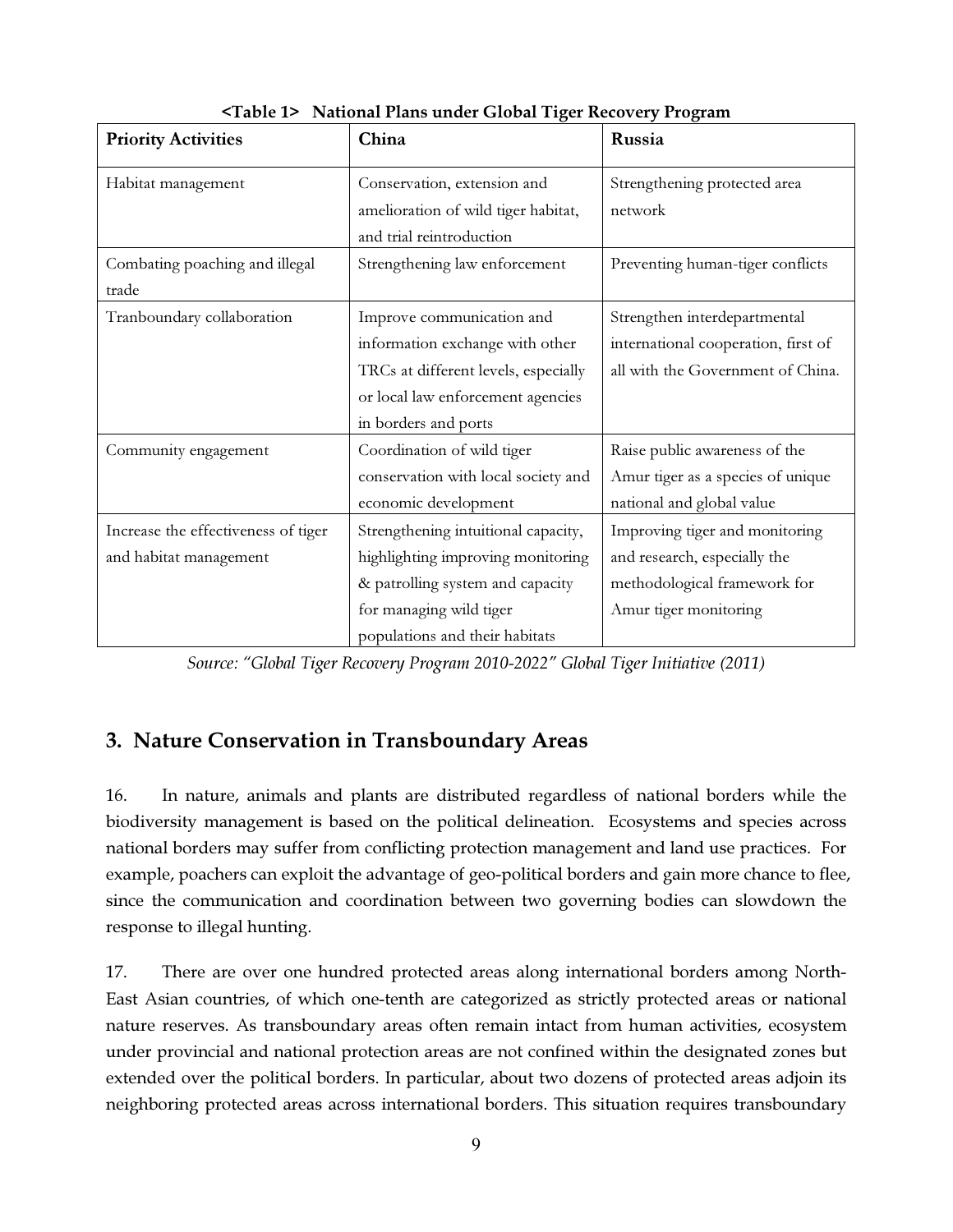cooperation, ranging from simple communication to full coordination of action among governments, authorities of protected areas, local communities, and conservation groups.

18. In order to address management problems associated with the mismatch between ecosystem and political borders, various forms of transboundary natural resource management arrangements have been developed. Worldwide, at least 188 transboundary conservation areas, spanning the borders of  $122$  countries have been established.<sup>4</sup> Transboundary nature conservation has been recognized as a key approach to conservation and wilderness preservation purposes.<sup>5</sup> In particular, transboundary nature conservation brings ecological benefits through enlarging nature reserves. The increase in the spatial size of reserves will provide more and varied undisturbed habitat, native vegetation and therefore more niche for more species<sup>6</sup>. Connecting several separated reserves into a large one will be beneficial to territorial animals with large home range and migratory capability, such as the Amur tiger and Amur leopard. As discussed in the previous section, connection between the small and fragmented subspecies in Tumen River area and the large group in Russian Far-East plays a critical role in rehabilitation of Amur tigers in China.

19. Moreover, transboundary nature conservation could create coordination mechanisms among national protected areas adjoining international borders or unified protected areas. The establishment and maintenance of transboundary nature conservation initiatives requires close cooperation across political borders, thereby functioning as a solid cooperation platform for among various stakeholders. This brings about political benefits. International Union for Conservation of Nature (IUCN) pointed out that transboundary nature conservation in certain circumstance becomes a vehicle to solve conflicts and promote peace. In certain cases these areas of environmental cooperation can be classified as Parks for Peace (often called Peace Parks). They are committed to the maintenance of biological diversity, but they are also specifically designed to promote peace and cooperation. Although this type of transboundary nature conservation has nothing much to do with North-East Asian countries, there is no denying that transboundary cooperation can enable broader political collaboration between officials from adjacent countries (both at the national, regional and local level) and may resolve differences on an issue of relatively low political importance.

# 3.1 Definition and categories

 $\overline{a}$ 

<sup>&</sup>lt;sup>4</sup> Besançon, C. and Savy, C. (2005). "Global list of internationally adjoining protected areas and other transboundary conservation initiatives." Transboundary Conservation: A New Vision for Protected Areas

<sup>&</sup>lt;sup>5</sup> Trevor Sandwith and Charles Besançon. (2005). "Trade-offs among multiple goals for transboundary conservation." Wilson Center

 $^6$  Jamie MaCallum and Micheael Schoon. International Union for Conservation of Nature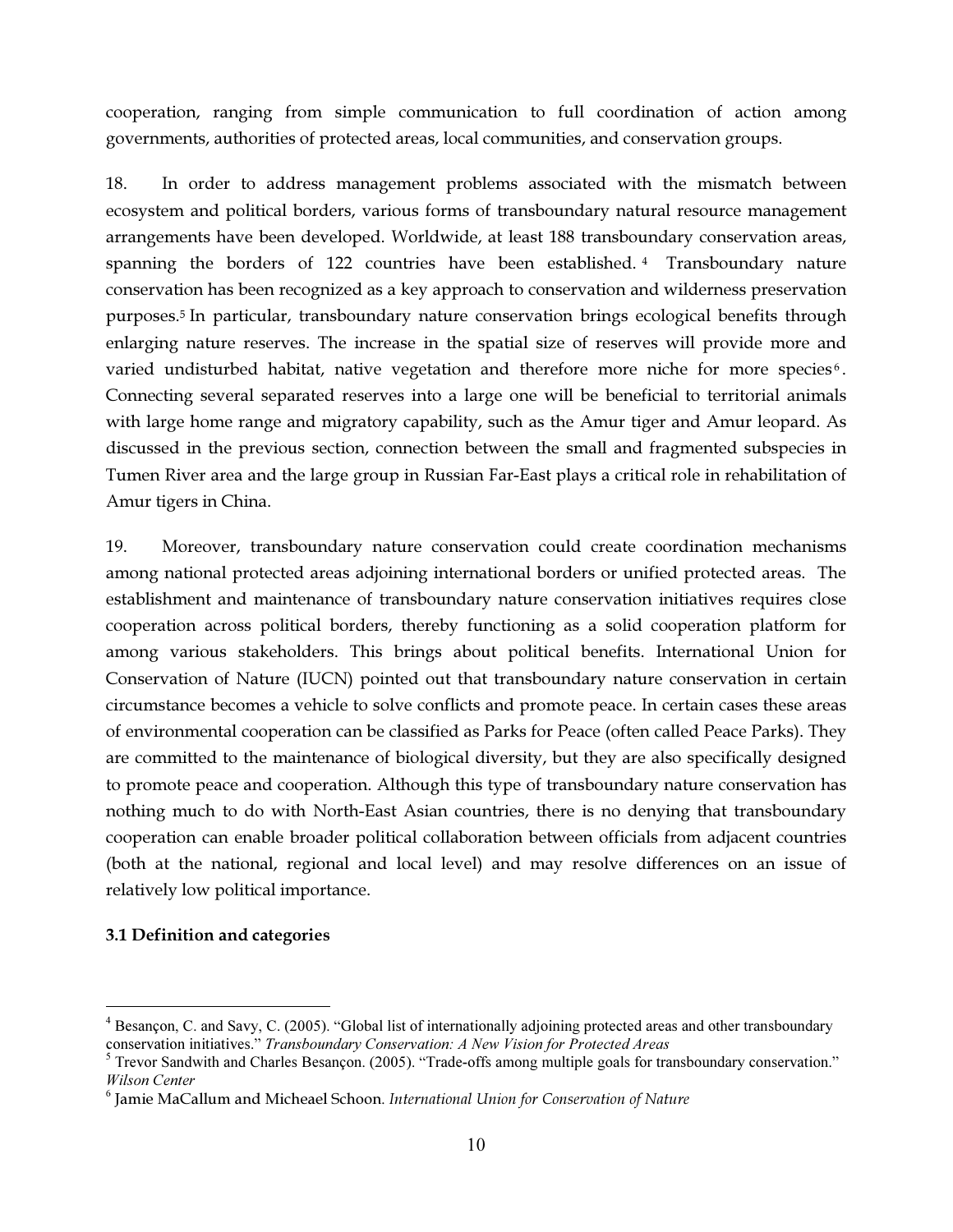20. Transboundary nature conservation can be divided into four major categories, including Transboundary protected areas, Transboundary conservation areas, Parks for Peace and Transboundary migratory corridors (see table below).

| Name            | Definition                                  | <b>Typical examples</b>   | Other forms           |
|-----------------|---------------------------------------------|---------------------------|-----------------------|
| Transboundary   | An area of land and/or sea that straddles   | • La Ámistad              | · Transboundary parks |
| protected areas | one or more borders between states, sub-    | <b>International Park</b> | • Cross-border parks  |
|                 | national units such as provinces and        | between Costa Rica and    | · Transfrontier       |
|                 | regions, autonomous areas, and/or areas     | Panama                    | protected area        |
|                 | beyond the limit of national sovereignty    | The Kgalagadi<br>٠        | complexes             |
|                 | or jurisdiction, whose constituent parts    | Transfrontier Park        | · Adjoining protected |
|                 | are especially dedicated to the protection  | between Botswana and      | areas transfrontier   |
|                 | and maintenance of biological diversity,    | South Africa              | parks                 |
|                 | and of natural and associated cultural      | • The Neusiedler          |                       |
|                 | resources, and managed cooperatively        | See/Seewinkel - Fertö     |                       |
|                 | through legal or other effective means.     | Hansag Transfrontier      |                       |
|                 |                                             | Park between Austria      |                       |
|                 |                                             | and Hungary               |                       |
| Transboundary   | Land and/or sea that straddle one or        | · The Maloti-             | · Transfrontier       |
| conservation    | more borders between states, sub-national   | Drakensberg               | Conservation Areas    |
| areas           | units such as provinces and regions,        | Transfrontier             |                       |
|                 | autonomous areas, and/or areas beyond       | Conservation and          |                       |
|                 | the limit of national sovereignty or        | Development Area          |                       |
|                 | jurisdiction, whose constituent parts form  | (Lesotho-South Africa)    |                       |
|                 | a matrix that contributes to the protection | • The cooperation         |                       |
|                 | and maintenance of biological diversity,    | between the Palatinate    |                       |
|                 | and of natural and associated cultural      | Forest Nature Park -      |                       |
|                 | resources, as well as the promotion of      | Northern Vosges           |                       |
|                 | social and economic development, and        | Regional Natural Park     |                       |
|                 | which are managed cooperatively through     | (Germany-France)          |                       |
|                 | legal or other effective means.             | · Sungai Kayan Nature     |                       |
|                 |                                             | Reserve and the           |                       |
|                 |                                             | proposed Pulong Tau       |                       |
|                 |                                             | National Park             |                       |
|                 |                                             | (Indonesia-Malaysia).     |                       |
| Parks for Peace | Transboundary protected areas that are      | • The Si-a-Paz project    |                       |

# <Table 2> Typology of Transboundary Conservation Initiatives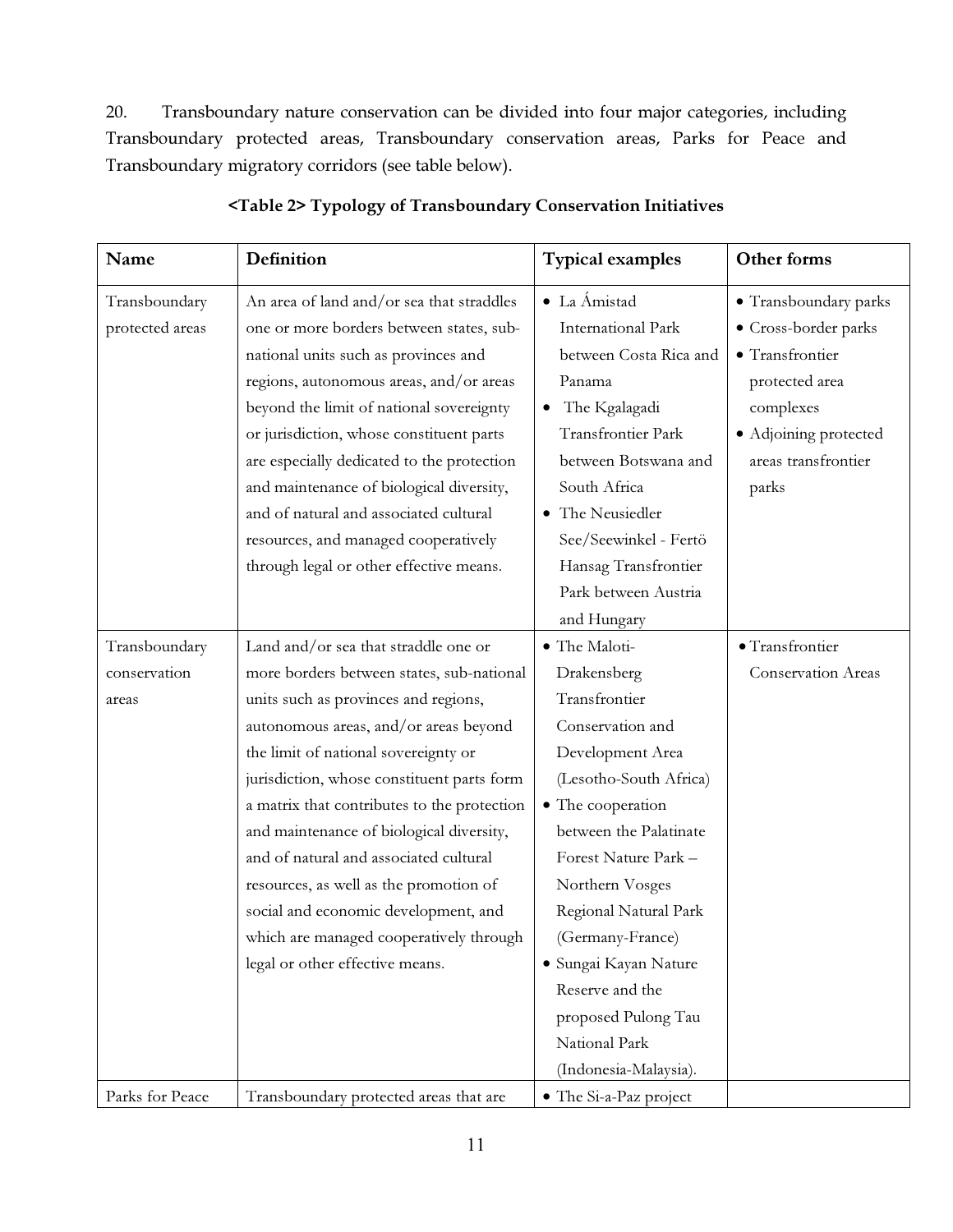|               | formally dedicated to the protection and  | $(Costa Rica -$                 |  |
|---------------|-------------------------------------------|---------------------------------|--|
|               | maintenance of biological diversity, and  | Nicaragua)                      |  |
|               | of natural and associated cultural        | • The Waterston-Glacier         |  |
|               | resources, and to the promotion of peace  | <b>International Peace Park</b> |  |
|               | and cooperation.                          | (Canada – USA)                  |  |
| Transboundary | Areas of land and/or sea in two or more   | • The Palearctic Flyway         |  |
| migratory     | countries that are not necessarily        | (Siberia to Senegal)            |  |
| corridors     | contiguous, but are required to sustain a | • European Green Belt           |  |
|               | biological migratory pathway, and where   | Meso-American<br>$\bullet$ The  |  |
|               | cooperative management has been           | Corridor                        |  |
|               | secured through legal or other effective  |                                 |  |
|               | means.                                    |                                 |  |

# 3.2 Key steps for establishing transboundary nature reserves

21. The theory and practice of transboundary conservation suggests that there is no single model for working across boundaries. According to IUCN, examples from around the world suggest there is a continuum of approaches—from informal networks, to more formal partnerships, to regional institutions (see figure 3). The distinction between a network and a partnership, or a partnership and a regional institution, is not always clear, and these categories are intentionally broad. Within each are various models and approaches that also range from informal to formal. Transboundary conservation initiatives tend to follow a progression from informal to more formal governance and implementation as people begin to think and act regionally.

|                                                                          | <figure 3=""> Working across Boundaries</figure>          |                                                                    |
|--------------------------------------------------------------------------|-----------------------------------------------------------|--------------------------------------------------------------------|
|                                                                          | <b>Working across Boundaries</b>                          |                                                                    |
|                                                                          | A Continuum of Responses                                  |                                                                    |
| <b>Networks</b>                                                          | <b>Partnerships</b>                                       | <b>Regional</b><br><b>Institutions</b>                             |
| <b>Informal</b>                                                          |                                                           | formal                                                             |
| build relationships<br>exchange information<br>identify common interests | coordinate existing<br>institutions<br>negotiate compacts | create intermediary<br>organizations<br>create regulatory agencies |

*Source: IUCN*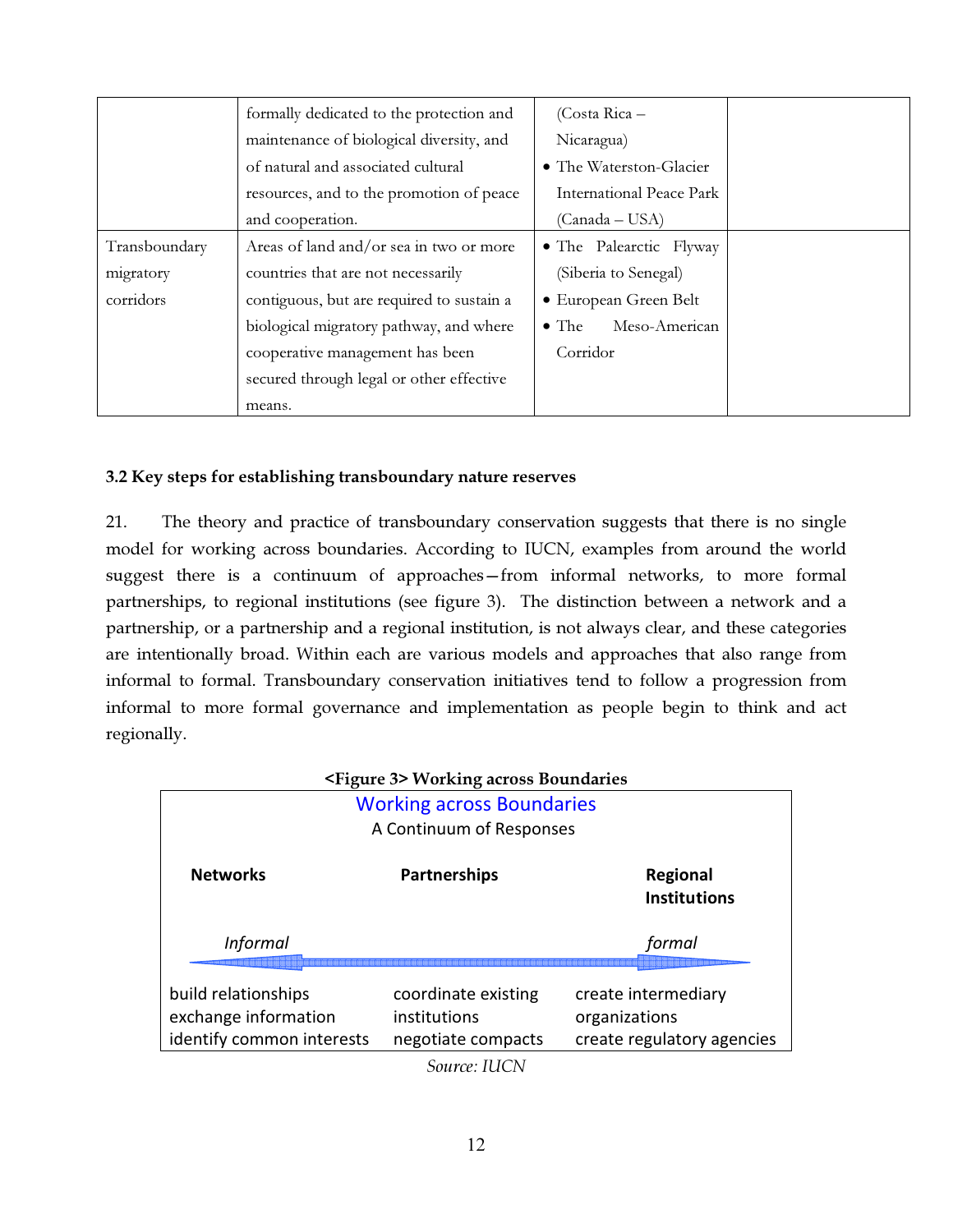22 While there is no model per se, IUCN WCPA's *Transboundary Protected Areas for Peace and Cooperation* offers the following guidelines, emphasizing the need to adapt these prescriptions to local conditions:

- o Identifying and promoting common values
- o Involving and benefiting local people
- o Obtaining and maintaining support of decision-makers
- o Promoting coordinated and co-operative activities
- o Achieving coordinated planning and protected area development
- o Developing co-operative agreements
- o Working towards funding sustainability
- o Monitoring and assessing progress
- o Dealing with tension or armed conflict

# 4. Strengthening Transboundary Cooperation in the Tumen River Area

23. As a home to Amur tigers and Amur leopards, the Tumen River Area has become central to various initiatives of governments, international organizations and NGOs for strengthening transboundary cooperation for nature conservation. In particular, there are a handful of constructive plans to develop transboundary nature conservation mechanisms in the Tumen River area over the past two decades.

# 4.1 Existing multilateral/international initiatives and proposals

# UNDP/UNESCO: Lower Tumen River Area Transboundary Biosphere Reserve Proposal

24. The United Nations Educational, Scientific and Cultural Organization (UNESCO) together with the United Nations Development Programme (UNDP) conducted a feasibility study on the establishment of the Lower Tumen River Area Transboundary Biosphere Reserve in 2001. Based on the review of conservation work from June 2002 to April 2004, UNDP/UNESCO proposed to establish a Transboundary Biosphere Reserve in the Lower Tumen River basin within China, DPRK, and the Russian Federation in its project final report. This proposal defined the boundaries and zonation for the protected area and suggested that the Transboundary Biosphere Reserve (TBR) was developed to coordinate conservation of ecological zones and corridors divided by international borders. This proposal also recommended organizing a Lower Tumen River Area TBR Coordination Council, in order to organize some crucial follow-up activities including fund raising, field study coaching, public education programs, anti-poaching programs, monitoring programs and forestry management programs.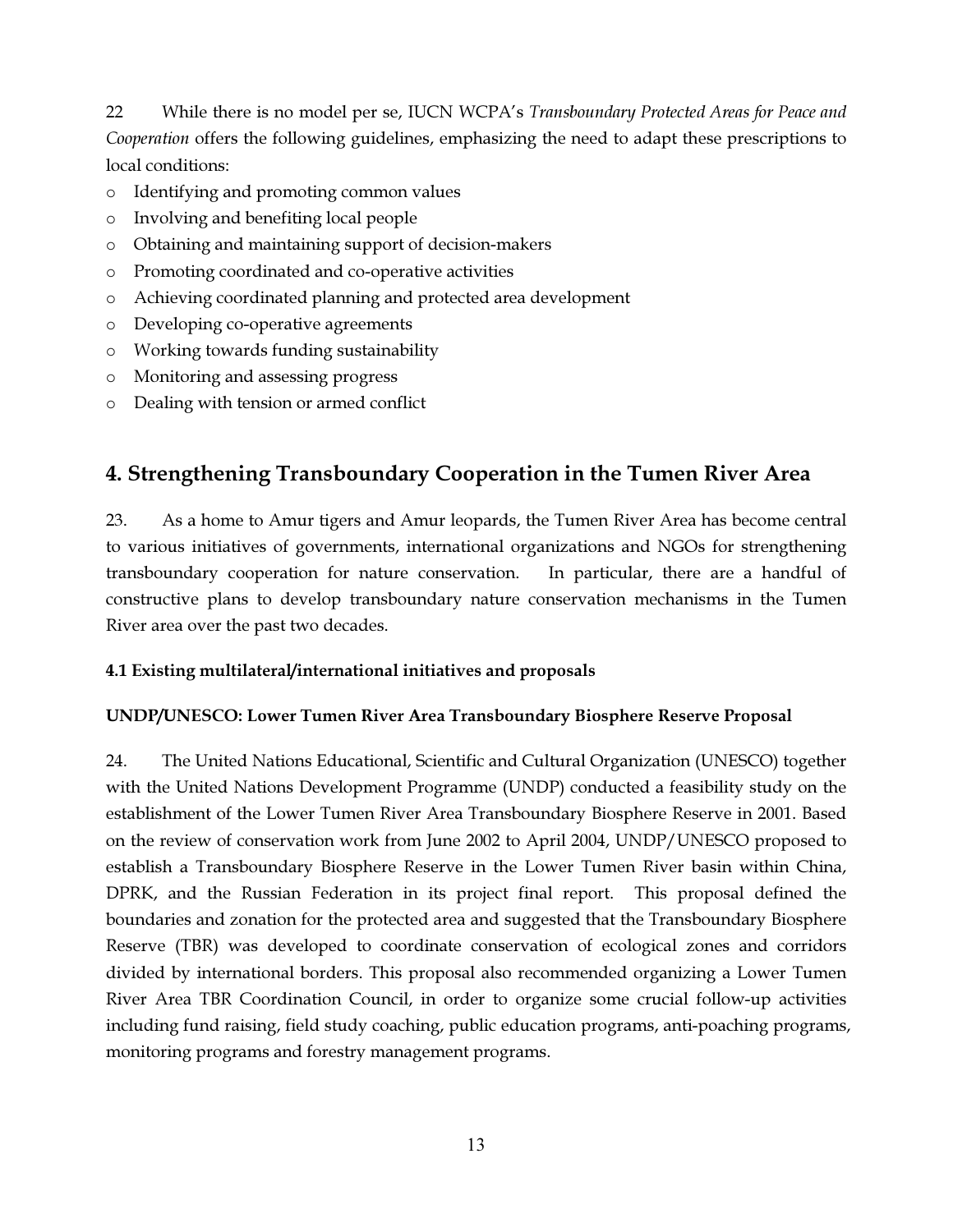#### NEASPEC: National Conservation Strategy of NEASPEC- Saving the Flagship Species

25. Between 2005 and 2007, officials and experts from NEASPEC member countries worked jointly on a nature conservation programme, identifying the flagship species of North-East Asia and developing a conservation strategy. After conducting the research on a nature conservation strategy for the flagship species, NEASPEC proposed priority action plans for the protection of each flagship species. For Amur Tiger and Amur Leopard protection, NEASPEC proposed several key strategies: increasing prey density, improving anti-poaching activities, facilitating international cooperation, promoting public awareness on conservation needs, supporting capacity building on habitat management, monitoring and community development.

#### UNDP/GEF: Tumen River Strategic Action Program

26. The UNDP/GEF Tumen River Strategic Action Programme was proposed specially to ensure the preservation and protection of the region's unique environmental assets for future generations, while at the same time allowing for the ecologically sustainable economic development in the area. This action programme proposed five principle interventions for nature conservation in TumenNET area. The interventions are coordination of environmental protection with international plans, coordination of environmental protection with national economic plans, improvement of biodiversity conservation, improvement of international cooperation in the management of Tumen River pollution, and policy measures to prevent and manage industrial pollution.

# Heilongjiang and Jilin forestry Departments: Workshops on Recovery of the Wild Amur Tiger Population in China- Progress and Prospect

27. Heilongjiang Forestry Department and World Conservation Society (WCS) worked together on an international workshop: the Wild Amur Tiger Population Recovery Action Plan in 2000, which provided strategies and plans of tiger conservation. After the workshop, the Forestry Administrations of Heilongjiang and Jilin, with the collaboration of WCS and support from the State Forestry Administration, conducted a series of conservation projects in northeastern China. In 2002, another workshop on the progress of recovery program was held in the Jilin Hunchun Nature Reserve to review the conservation work over the past two years and as well as to plan future work in the region. These two workshops proposed a comprehensive recovery plan, highlighting six priority actions: the establishment of conservation network, international cooperation improvement, poaching reduction, forest management improvement, facilitation of a public education program, development of a monitoring system, the Chinese government also recommended a compensation scheme for local communities and participation of NGOs in conservation activities.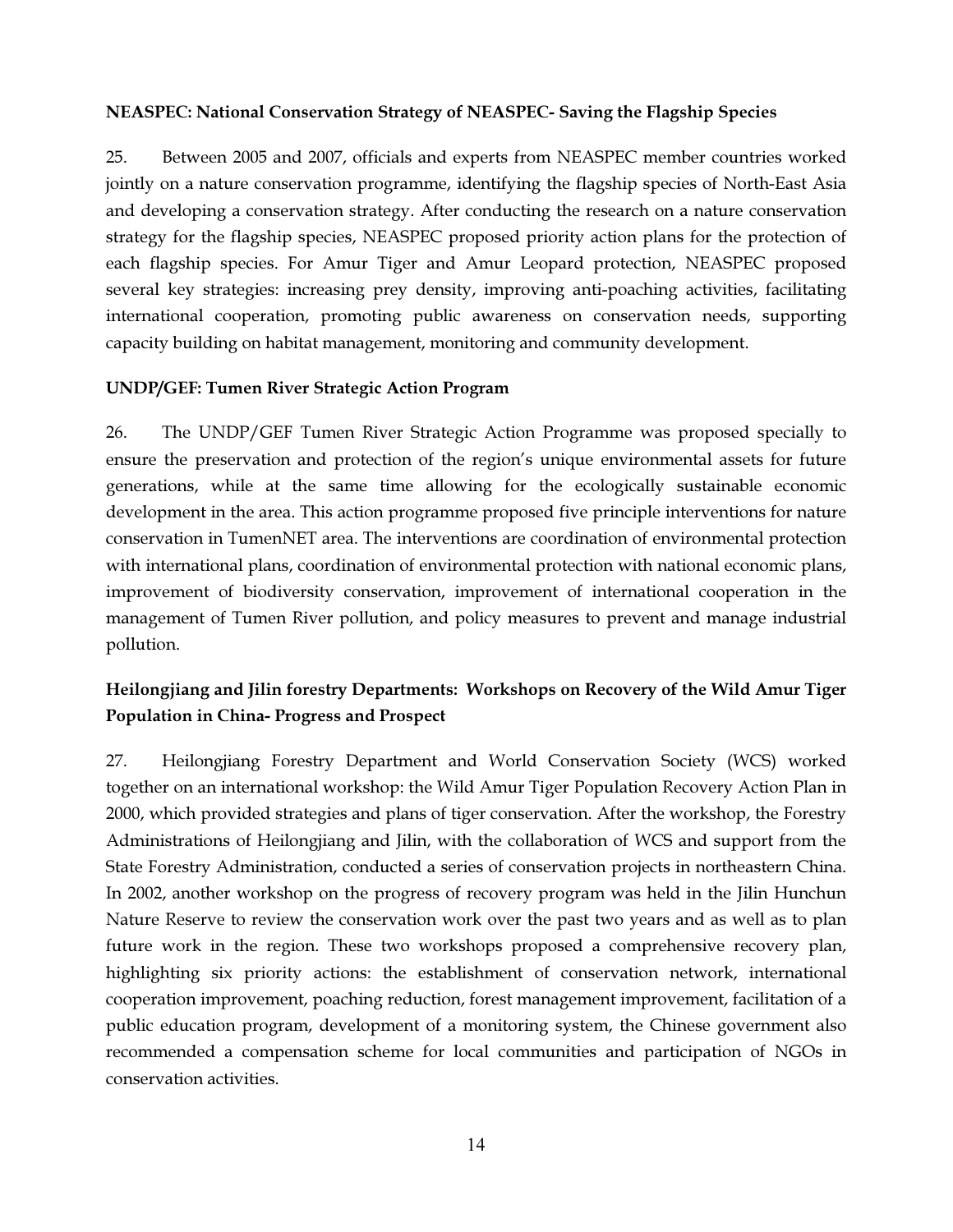# WWF: Study on the Potential Tiger Habitat in the Changbaishan Area, China

28. In 2007, World Wide Fund for Nature (WWF) proposed a bold plan to double the number of wild tigers by 2020, focusing on 13 landscapes identified as suitable areas for the expansion of world's tiger populations. WWF published the "Study on the Potential Tiger Habitat in the Changbaishan Area, China", suggesting a tiger conservation priority area in the Hunchun-Wangqing. Proposed policy measures include protecting habitat in tiger protected areas, recovering prey populations, improving forest management, and promoting policy supports by stakeholders.

# WCS: A survey of Far Eastern Leopard and Amur Tiger Population in Southwest Primorski Krai, Russian Far East (February 2003)

29. After conducting a full-range survey for the population of Amur leopards and Amur tigers in southwestern Primorski Krai, WCS proposed specific protected areas for Amur Leopard and Amur Tiger conservation in 2003. This survey indicated that the most important parameters necessary for conservation of large carnivores are high prey densities, low road densities and little human access. These parameters concur with recommendations to ban logging, prohibit construction of forest roads, and alleviate human activities in protected areas. The program on the reintroduction of the Amur leopard into southern Sikhote-Alin highlighted the need for preventing forest fires, raising public awareness of biodiversity conservation, undertaking captive breeding of the Amur leopard, and improving international cooperation.

# 4.2 Major methods to promoting nature conservation in the Tumen River area

30. Those major proposals suggested nine similar methods to the protection of Amur tigers and leopards in transboundary areas, which could be categorized by four major action areas, i.e. expanding protected areas beyond national borders, maintaining the species population, engaging local community and the public in protection work, and improving technical capacity of conservation work.

# *Action area 1: Expanding protected areas beyond national borders*

31. Ecological corridors: Establishing ecological corridors is considered as a critical method for conservation of wildlife animals. It is believed that ecological corridors would facilitate the protection of animals with large habitat needs by ensuring the ability of these animals to migrate and reproduce. Particularly, the habitat fragmentation of the Amur Tiger population reinforces the necessity for the establishment of ecological corridors. Major proposals argued that besides transboundary protected areas, ecological corridors are also needed for protection of tigers and leopards, because they could ensure a long-term recolonization of tiger and leopard populations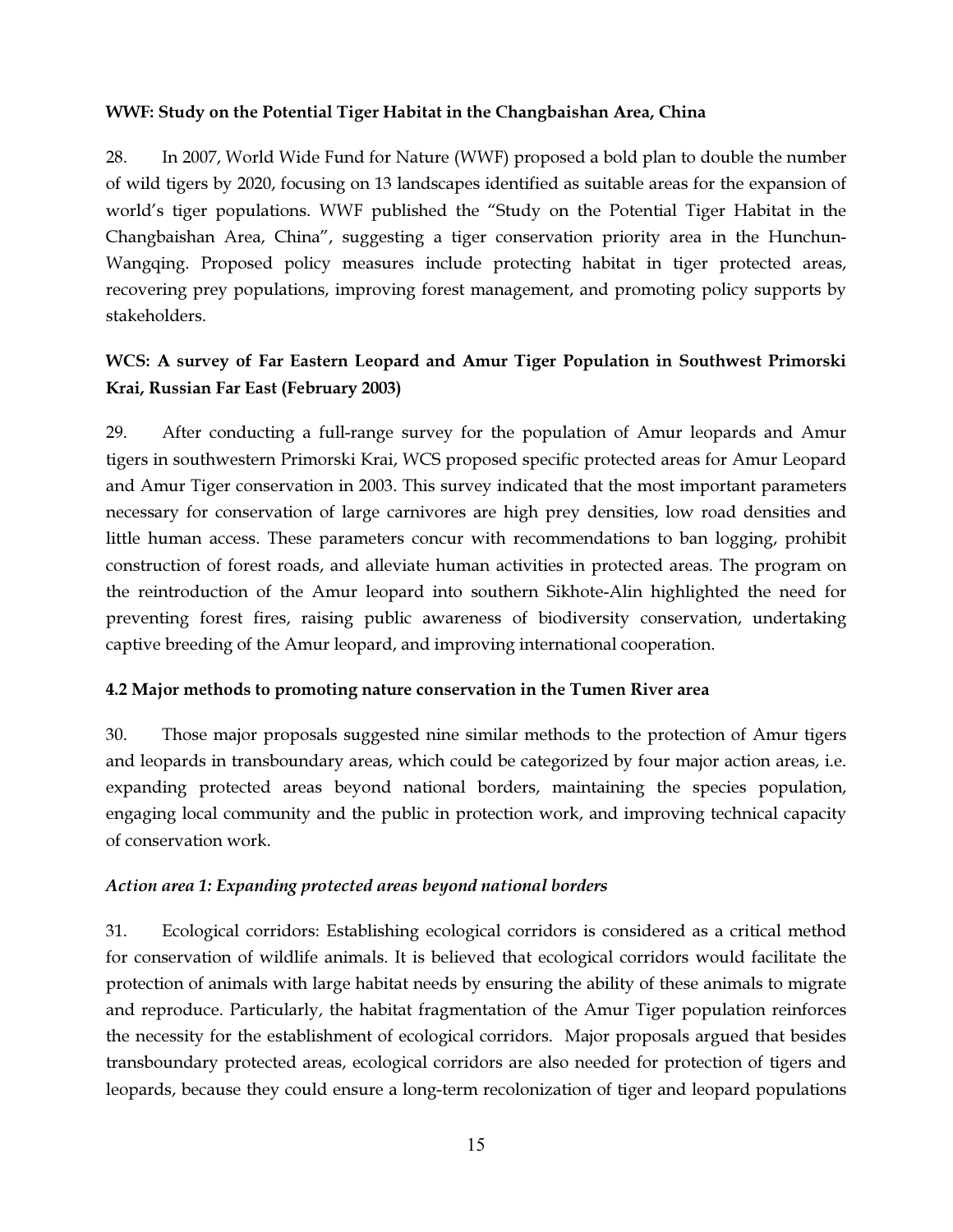in the Tumen River basin. Ecological corridors would provide a gateway through which an exchange of individuals and genetic material would be possible. Ecological corridors also will act not only as a travel corridor for tigers and leopards, but as an ecological linkage for all components of the mountainous ecosystems of this tri-country region. Therefore, recovery of Tumen tiger and leopard populations are largely influenced by the connectivity of subpopulation in the tripartite region surrounding the Tumen River by ecological corridors.

32. Transboundary protected areas: The establishment of transboundary protected areas plays an essential role in the wildlife protection in the tri-country border region. The territorial nature and the high dispersion capability of tigers and leopards require a huge area of land to ensure their population persistence. The large habitat requirements for the animals' survival necessitate transboundary protection mechanisms as an essential method for neighboring regions to protect and manage globally- important and sensitive ecology.

33. The relevant initiatives and experience in existing mechanisms for transboundary conservations at national and international levels reflect that there is a general consensus that transboundary resource management has been an effective tool for promoting sound management of species, biodiversity and ecosystems. Establishment of a transboundary protected area in the tri-country border region will be a must for the development of a transboundary cooperation mechanism in the Tumen River area. In this regard, the Strategy for Conservation of the Amur Tiger adopted by the Ministry of Natural Resources and Environment of the Russian Federation confirms that it is necessary "to establish a Russia-China transboundary protected area that would on the Russian side incorporate "the Leopard Land National Park … and on the Chinese side the Hunchun protected area". The "China National Biodiversity Conservation Strategy and Action Plan (NBSAP) 2011-2030" also specified that the conservation priorities in those areas will focus on the establishment of biodiversity corridors between cross-boarder nature reserves to protect big catamounts such as the Amur tiger and Amur leopard.

# *Action area 2: Maintaining population of prey*

34. Prey density: Tigers and leopards need sufficient prey to settle down and breed young, and their home range adjusts to prey biomass. The major prey species of tigers and leopards have been facing population decline, as a result of reduction in suitable habitats and over-hunting. The size of the suitable habitat for the prey species has decreased due to continuous, long-term logging activities. For example, of the key prey species for tigers, wild boar relies heavily on the Korean pine nuts for winter forage. The loss of the Korean pine forests resulted in making the habitat unsuitable for supporting the wild boar. Over-hunting of ungulates driven by the great interest in Chinese traditional medicine market has also rendered tigers and leopards short of food. For instance, 250-300 ungulates are the absolute minimum allowable to ensure normal living conditions for an adult Amur Tiger. The large-scale hunting of red deer and roe for their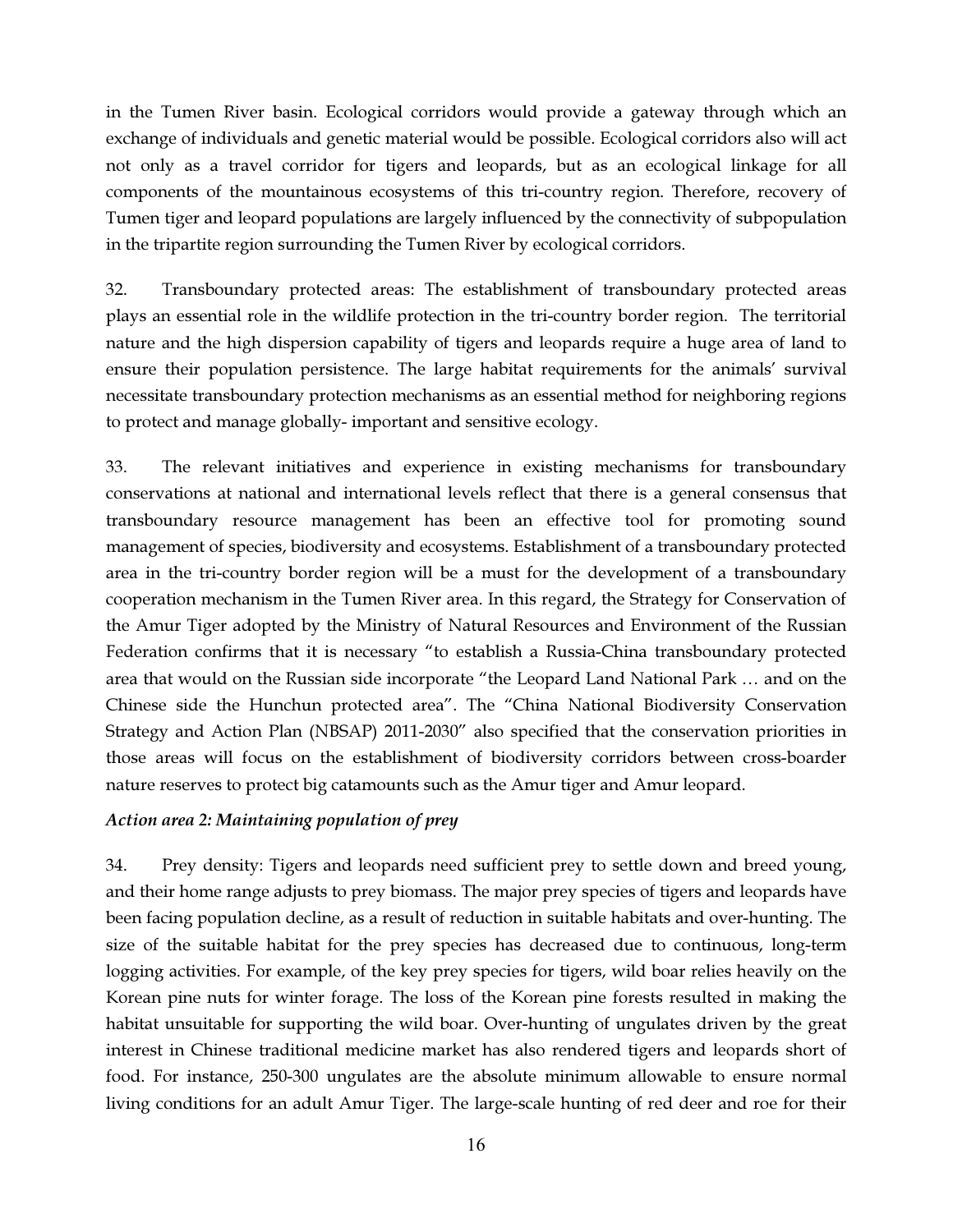antlers, penis and placenta forced tigers to abandon their preferred habitat to obtain prey in other places.

35. Anti-poaching: Poaching damages the tiger and leopard population in two ways. First, poaching reduces the population numbers. When the decline reaches a certain level, selfrecovery for the population becomes difficult. Second, poaching destroys the balance of population structure. Targeting large adult leopards and tigers for fur and bones breaks the age structure of their population. The distortion of the population structure could sharply reduce the possibility of reproduction.

36. The following results of anti-poaching activities of the Hunting Control Agency of Primorskiy Kray during the first six months of 2012 show the scale of poaching activities.

- 1417 administrative violation protocols completed
- 198 units of firearms seized
- 140 illegal killings of ungulates detected
- 28 criminal cases initiated
- 5 terminated with court rulings against poachers
- 22 smuggling activities, 11 cases involving CITES objects, 6 cases involving Russia's Red Book objects
- Seized animal parts: bear paws -81 units, tiger paws 3 units, musk-dear parts -17 units
- 3 Chinese citizens were sent to jail to a total period of 8.5 years for attempt to illegally move 3 tiger skins and 2 bone sets of tiger across the border

37. Improvement of forestry management: Amur tigers are commonly found in Korean pinemixed deciduous forests while Amur leopards prefer fir-spruce-pine-broadleaved and broadleaved forests on low mountain slopes. As a result, forestry management has major impacts on the habitat conservation for tigers and leopards. Habitat loss shrinks the landscape for tigers and leopards to live in and that of their prey hampering the reintroduction of tigers and leopards.

38. Declines in habitats for tigers and leopards are attributable to unsustainable logging harvesting, road construction, and forest fires. To improve the tiger/leopard friendly forestry management, one measure is to shift the type of harvest from natural forestry to forestry plantation. In addition, forbidding road construction in mountain natural forest will ensure suitable habitat for tigers and leopards. Studies argued that roads not only allow greater access for poachers to tigers, leopards and their preys, but also increase animal mortality rate from vehicle collision. It is also claimed that roads increase the probability of accidental encounters between animal and people, leading to tigers or leopards being shot out of fear or opportunity. For example, the road linking Hunchun to DPRK port is the primary threat that may act as a barrier to dispersal of tigers in the area. Many stakeholders have proposed to eliminate the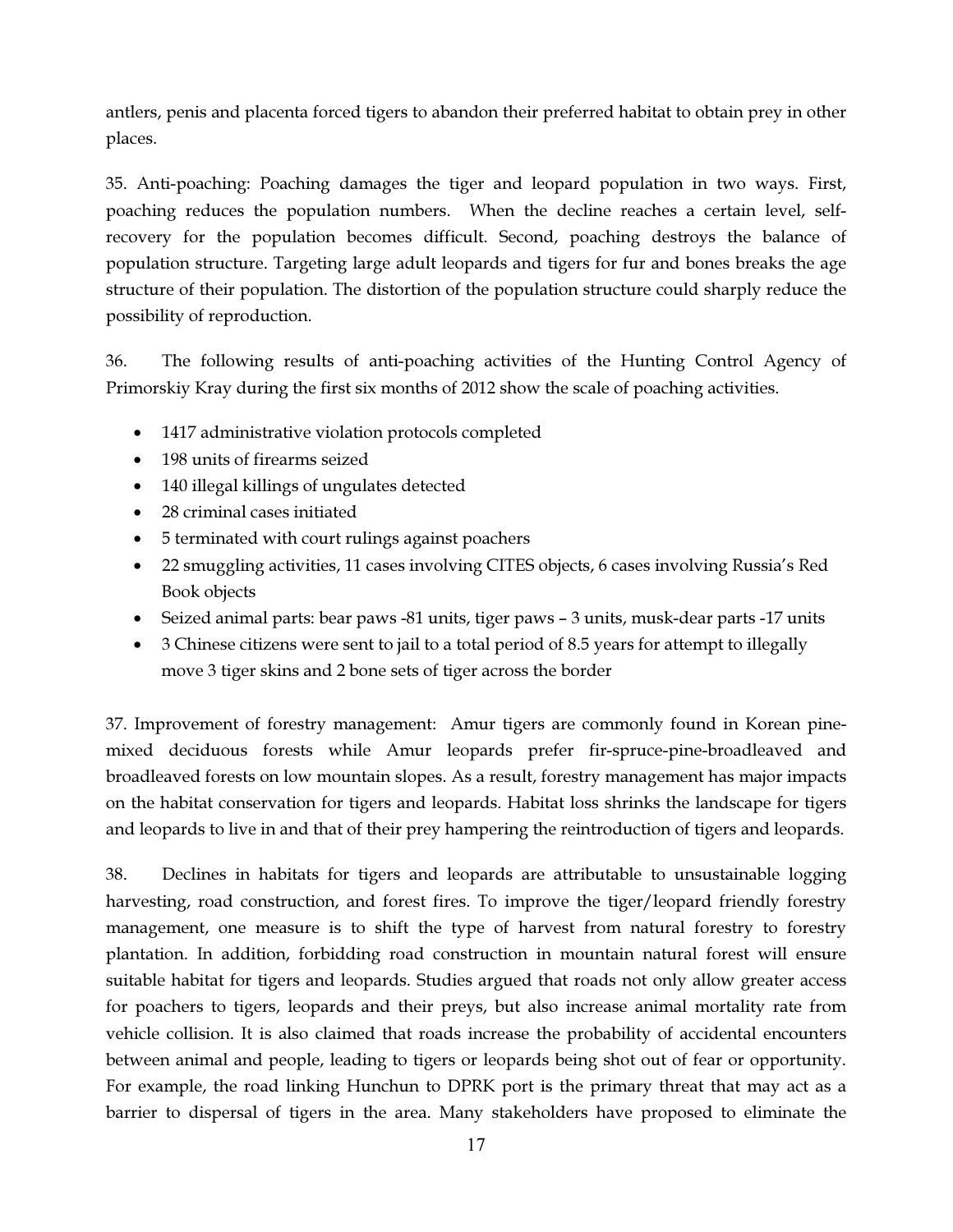barrier and create an ecological corridor in the area to facilitate the population exchange and reproduction.

39. The use of fire to increase the land productivity by farmers also puts pressure on forestry management in protected areas. Fire will cause the forest to retreat, reducing the area of quality tiger/leopard habitat. Tigers and leopards will avoid areas that have burned, as they provide neither adequate cover for hunting, nor the habitat needed for prey. With repeated fires over time, the mature trees begin to die out and the forest slowly is being converted to grassland. Once meadows and scrublands are created, fires become even more frequent and intensive and this ensures that recovery of a forest stand becomes extremely unlikely. As a result, deliberate and accidental fires become a huge threat for habitats of tigers and leopards in the region.

# *Action area 3: Engaging local community and the public in protection work*

40. Public education: In order to raise the public awareness of wildlife conservation and antipoaching, there is a great need for public education activities on the significance of protecting wildlife, description of animals protected by the law, information on the punishments for breaking the law and case studies of previous poaching activities. The targeted audiences should be professionals of traditional Chinese medicine, students in elementary school and middle school, and potential fur buyers. Public education could influence professionals of traditional Chinese medicine to change their attitudes and practices so as to reduce the use of tiger ingredients and find alternatives to the medicines. Compared with adults, it is probably easier to enhance the consciousness of wildlife conservation for students in elementary schools and middle schools. Thus, school students should also be the targeted audiences in the public education activities.

41. Compensation scheme: Due to reduction in prey, tigers and leopards are compelled to turn to domestic and semi-domestic animals as their food for survival. The compensation scheme could decrease the conflicts between human and tigers/leopards, before sufficient prey can be reintroduced in the regions. Moreover, the depredation compensation program could be the most readily and quick way to avoid unnecessary backlash from the local populace.

42. Tiger-friendly community development: Community development programs could create alternative ways for local people to make income, rather than relying on activities that may harm the protection of tigers and leopards. Sales of forestry products, like timber, acorn, and deer body parts, are main income sources for many local people in this area. For example, deer farming, one important income source for people in Primorskii Krai, restricts the access to prey species for tigers and leopards. Dear farming confines several hundred deer within large fenced territories in order to harvest their antlers for medicinal purposes each year. The community development programs could help local people develop other careers instead of deer farming. By doing so,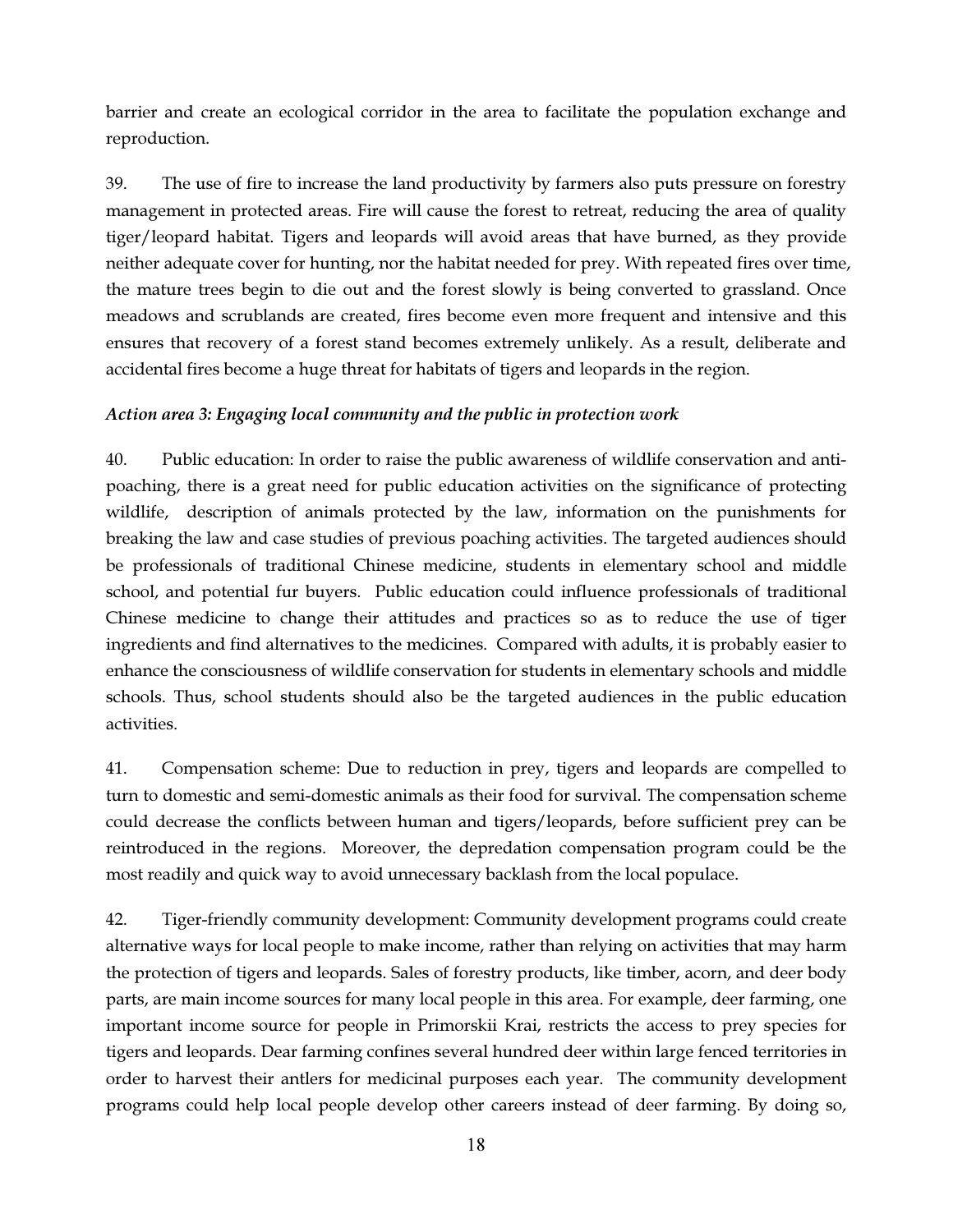those deer can be used to feed tigers and leopards so as to offer them adequate food to breed and raise young.

# *Action area 4: Improving technical capacity of conservation work.*

43. Monitoring: Monitoring plays essential roles in obtaining precise data for surveys and scientific studies, as well as strengthening anti-poaching activities. However, the rarity, sparse distribution and secretive nature of tigers and leopards make the monitoring work dramatically difficult, unreliable and expensive. Since the primary productivity and prey densities are low in Russia and northeastern China, subsequently the home range sizes of tigers and leopards are even greater than the average. To solve these difficulties, strong patrol teams, well-developed monitoring technologies and efficient monitoring management are required. Russian protected areas in the Tumen River area have been benefited from advanced monitoring techniques including, a GIS (Geographic Information System) database, SMART (Spatial Monitoring and Reporting Tool) which before was called Management Information System (MIST). SMART allows the comparison of effectiveness between teams, conservation sites and time periods based on the standardized indicators, as well as the ability to show location and frequency of event occurrence on the map. Hunchun Nature Reserve is the first protected area in China that utilizes SMART for monitoring. As of March 2012, Hunchun Nature Reserve has completed patrolling for 971 days and 10,627 km, collecting a large number of information on illegal human activities and wildlife.

44. Capacity building: It is evident that developing coaching programs for the field work and technical training should be an important and indispensable component of a recovery plan for tiger and leopard populations. It could facilitate experience sharing between experts and improve the monitoring system, anti-poaching activities and international cooperation. The Chinese have started to support the development of coaching programs to gain experience from the experienced Russian experts and receive help from professional organizations. In the winter of 2011, in collaboration with WWF China, forest authorities in China launched technical training course on Amur tiger and leopard monitoring for rangers. In addition, a new set of guidelines designed for managers to use in tiger protected areas was also introduced during the training.<sup>7</sup>

# 5. NEASPEC Partnership for Tiger and Leopard Conservation

45. In order to carry out priority actions required and proposed by key stakeholders including national governments, NGOs and international organizations, there is a great need for building a mechanism that brings all stakeholders together for effective communication,

 $\overline{a}$ 7 WWF Tiger Alive Initiative Annual Report 2012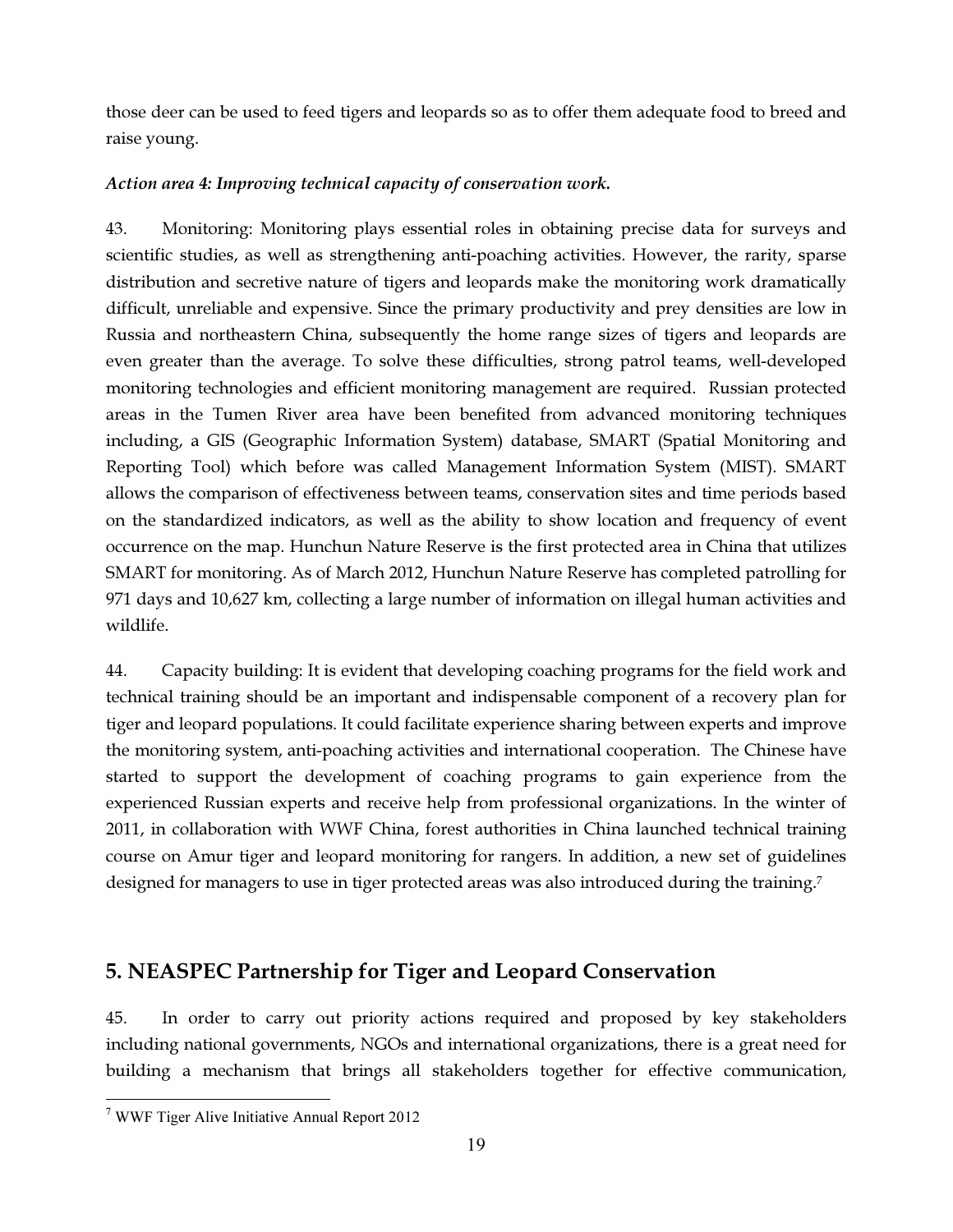collaboration and coordination. Each stakeholder has played crucial roles in promoting nature conservation in the Tumen River area. Government agencies have laid groundwork and set up the general rules for protection work in the Tumen River area by initiating protected areas while international NGOs and UN organizations brought experience and expertise to the place. Although they all have the same ultimate goal to protect biodiversity, different stakeholders have different approaches and activities based on their distinctive mandate and expertise. However, there is always a great need for communication, collaboration and coordination among stakeholders for efficient use of limited human and financial resources, and effective responses to the existing challenges. Thus, it is necessary to develop a partnership for all stakeholders to identify interests, seek synergies, and harmonize efforts from each other.

#### <Figure 4> Roles of Major Stakeholders



*Major roles of the Partnership: Strengthening communication, collaboration and coordination* 

46. While both Chinese and Russian sides of protected areas have been strengthening domestic measures for protecting tiger and leopard in the Tumen River area, transboundary cooperation is still far behind the required level. During the last decade, NGOs have played a pivotal role in facilitating transboundary cooperation, and provincial governments of China and the Russian Federation have started to build a formal arrangement. Considering the significance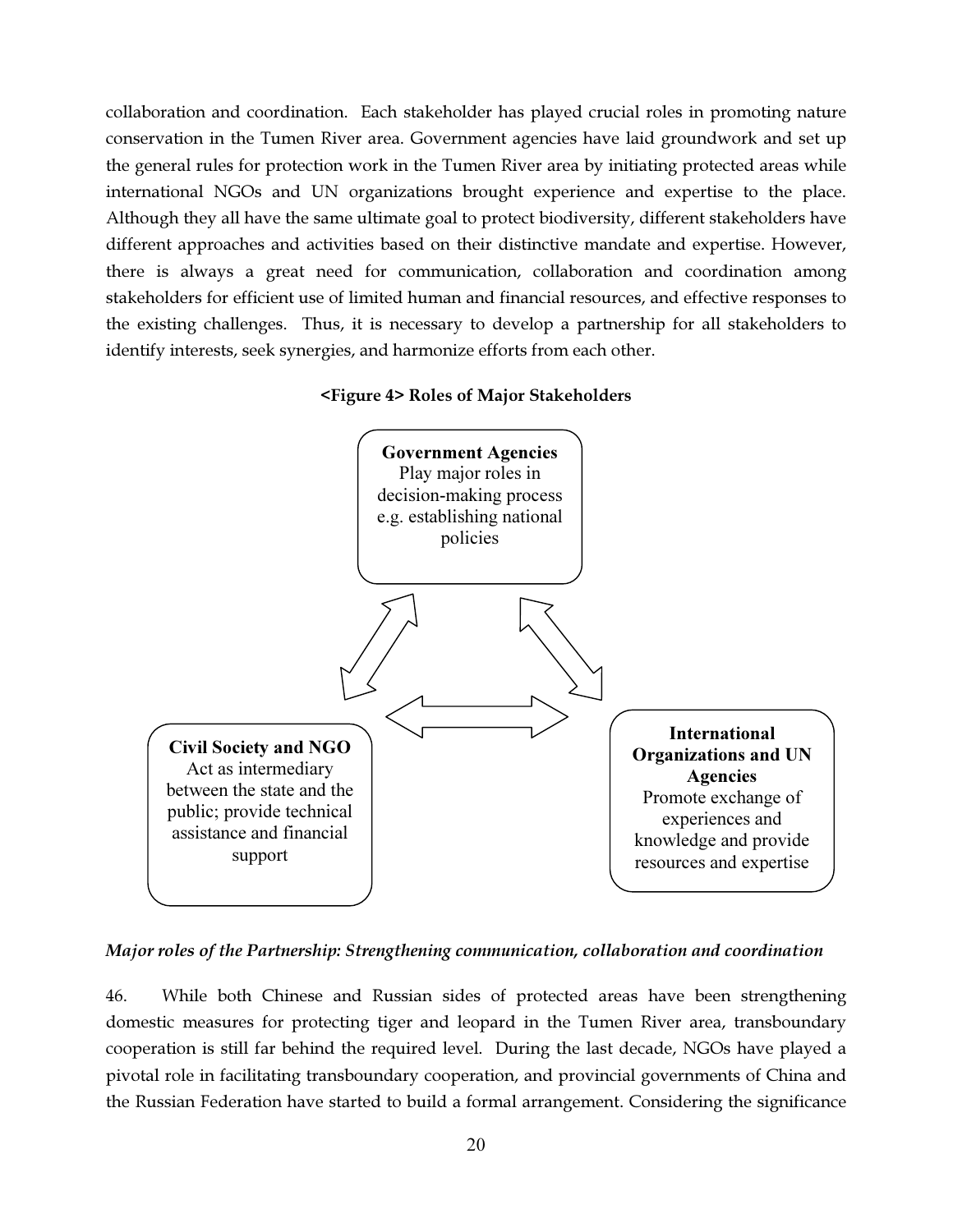of transboundary cooperation, such initiatives should be substantially strengthened by having a strategic plan that supports stakeholders, in particular, authorities of protected areas to advance the level of cooperation, from communication to collaboration and to coordination.

#### <Figure 5> Levels of Tranboundary Cooperation for Nature Conservation

#### **COMMUNICATION**

- Status of population of tigers/leopards and their preys
- Modality of protection measures and activities
- Management of protected areas

# COLLABORATION

- Joint survey on the borders
- Joint anti-poaching activities
- Technical training programs
- Joint monitoring
- Joint snare removal activities

### COORDINATION

- Development of transboundary protected areas
- Development of ecological corridors
- Ban on international trade of tiger and leopard products

47. Communication: The initial level of transboundary cooperation information exchange and knowledge sharing across borders. In particular, communication at the very low level is associated with sharing information on the status of tiger and leopard population and their prey population. It also involves sharing good measures and practices of species conservation among technicians; exchanging experiences of managing protected areas among policy makers. In addition, communication also helps a range of stakeholders develop a better understanding of the issues and challenges involved in achieving conservation goals and objectives at a variety of scales, which in turn will encourage stakeholders from a variety of backgrounds and perspectives to contribute to the identification and framing of collaboration goals and objectives.

48. Collaboration: Transboundary nature conservation requires different stakeholders to joint work including joint survey and monitoring on the border, joint anti-poaching activities, capacity training program, sustainable forest management, etc. Collaboration is a co-action extending beyond communication even though it is a key element of the act. Collaboration involves not only exchanging viewpoints but also searching for solutions. A collaboration process goes farther than communication to address joint decision making at the field level. Collaboration relies on constructive engagement to achieve a long-term goal. Although a certain amount of joint conservation activities have already been done over the past few decades, especially between Russian and Chinese entities in the Tumen River area, there is no constructive mechanism to maintain a sustainable partnership with key stakeholders. Transboundary nature conservation in the Tumen River area needs long-term and collective effort. Hence, a collaboration framework becomes very necessary to change ad hoc collaboration to a regular and formal one.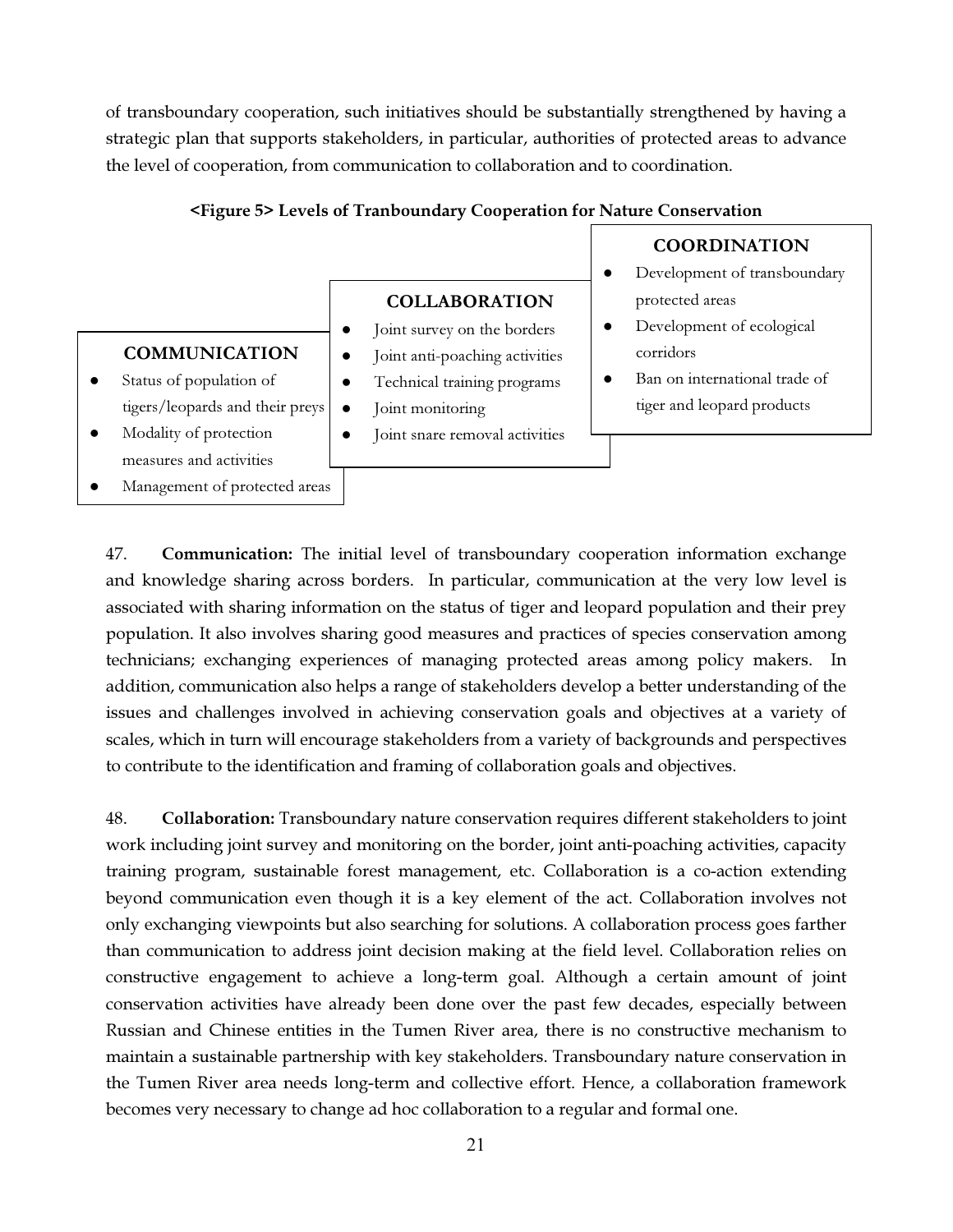49. Coordination: Transboundary cooperation needs to go beyond communication and collaboration. It is necessary for stakeholders to align each other's policies responding to complex conservation issues that isolated effort cannot solve. Coordination is more associated with policy synergies between national policy makers, such as states and local governments. Coordination is a higher level pattern of interaction within the partnership since it needs complex decision making process and long-term commitments. For instance, development of ecological corridor and transboundary protected area provide great examples of stakeholder coordination. The coordination involves a broad participation of both domestic and foreign governmental agencies at different levels, ranging from central and provincial governments to local reserves. It requires different stakeholders to identify the common objectives, adopt similar approach and align policies both horizontally and vertically. In addition, it also requires time and financial devotion from participants. The process of stakeholder coordination includes intensive consultation before the event and follow-up activities afterwards. For coordination at the national, regional and international level, stakeholders may want to develop intergovernmental agreements to harmonizing their policies and management more effectively.

#### *Stakeholder Representation*

50. It is important to have a wide range of representation to ensure the legitimacy and accountability of the partnership. As the table 3 shows, there are very diverse stakeholders within and outside the government. In the case of the Chinese government, key stakeholders include State Forestry Administration, Jilin Provincial Forestry Department; Jilin Provincial Forest Industry Bureau, Hunchun City and Hunchun Nature Reserve. However, non-government stakeholders including international NGOs (such as WWF and WCS) have also played a key role in strengthening conservation policies and techniques in protected areas by providing technical and financial resources. Those key stakeholders have built a complicate web of communication and collaboration amongst them, but it is important to have an open and common mechanism that brings all stakeholders together and facilitates joint action. In particular, stakeholders' cooperation beyond national border requires a formal mechanism in order to make cooperation regular and sustainable.

| <b>Stakeholders</b> | <b>Functions and Main responsibilities</b>                                  |
|---------------------|-----------------------------------------------------------------------------|
| Provincial forestry | • Local policies and legislative support                                    |
| department;         | • Mobilizing financial resources                                            |
| Provincial forest   | • Project coordination, implementation and monitoring evaluation            |
| industry Bureau     | • Development of local conservation objectives, strategies and action plans |
|                     | · Coordination support and participation of relevant departments of         |

#### <Table 3> Overview of Key Stakeholders in China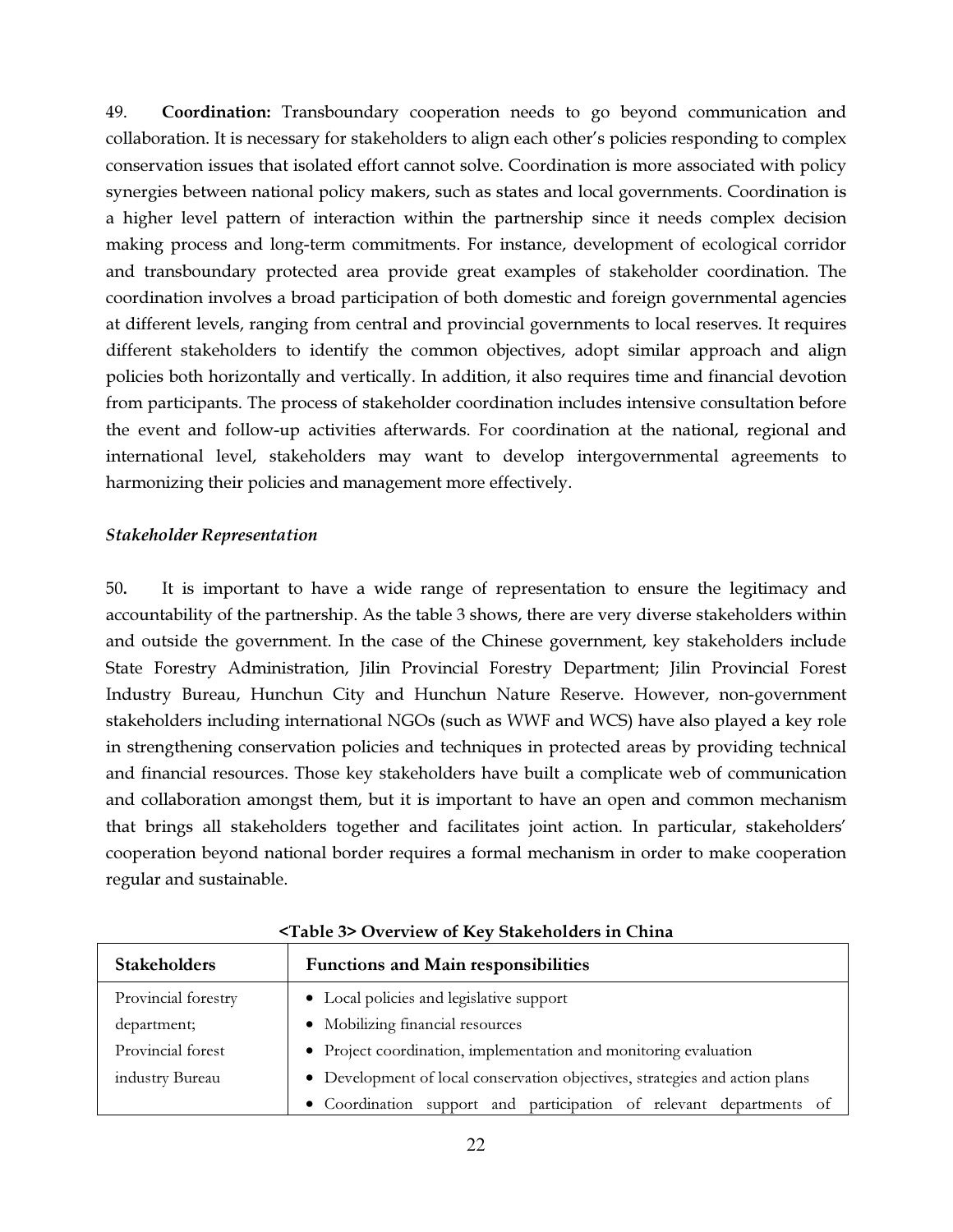|                                         | government;                                                         |
|-----------------------------------------|---------------------------------------------------------------------|
|                                         | Organize part of the implementation of project activities;          |
|                                         | • Establish, expand and construct new protected areas               |
|                                         | • Legislative and policy support                                    |
|                                         | Promotion of national conservation strategies                       |
| State forestry                          | Striving for national investment channels                           |
| Administration                          | Coordination among inter-provincial and international organization  |
|                                         | Provide support for national protection policy<br>٠                 |
|                                         | Guide projects                                                      |
|                                         | · Develop management plans                                          |
|                                         | Implementation of project activities                                |
| Forestry Bureau at the                  | Patrol, investigation and monitoring                                |
| basic level                             | · Develop pilot demonstration                                       |
|                                         | Public education and Publicity promotion                            |
|                                         | • Capacity-building                                                 |
|                                         | Biodiversity monitoring<br>$\bullet$                                |
| Protected areas                         | Develop management plans                                            |
|                                         | • Implementation of project activities                              |
|                                         | · Develop pilot demonstration promotion                             |
|                                         | • Coordinate relevant projects involved in                          |
| Local government                        | Maintain understanding about project progress<br>٠                  |
|                                         | • Rational planning of land use                                     |
| Environmental                           |                                                                     |
| protection agency;                      |                                                                     |
| Road transport bureau;                  | Ecological corridors and border management                          |
| Water resources                         | Provide environment friendly demonstration of construction projects |
| Bureau;                                 | • Promote construction project management guide                     |
| Border protection                       |                                                                     |
| Local communities                       | • Development of alternative livelihoods industry                   |
|                                         | Participation in project implementation<br>$\bullet$                |
|                                         | Adjust livestock cultivating methods                                |
| Universities,<br>Research organizations | Technical support and implementation                                |
|                                         | Background investigations                                           |
|                                         | Special research, survey and monitoring                             |
|                                         | Technology demonstration                                            |
|                                         | Provide information of biodiversity conservation                    |
|                                         | Provision of technical human resources                              |
|                                         | Technical Training<br>٠                                             |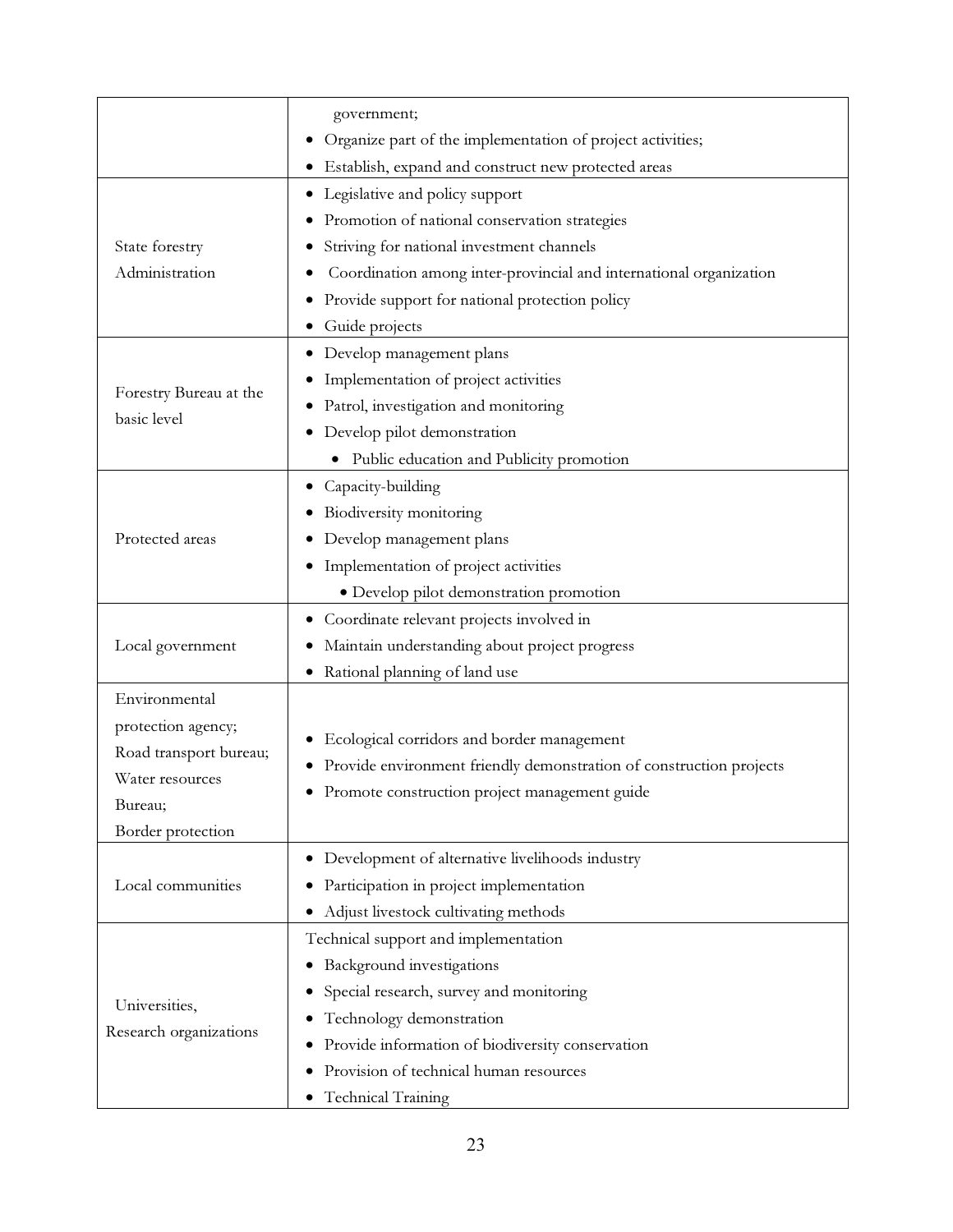| Forestry planning,     | GIS map production<br>$\bullet$                                    |
|------------------------|--------------------------------------------------------------------|
| design and exploration | Provision of forest-related information                            |
| institute              | GIS Training<br>$\bullet$                                          |
|                        | Participate in policy advocacy                                     |
| International NGOs     | Share information and experience                                   |
| (WWF, WCS)             | Technical and financial support<br>$\bullet$                       |
| UN and International   | Pilot demonstration<br>٠                                           |
| Organizations          | Independent evaluation of projects                                 |
|                        | • Provide guidance for field work                                  |
|                        | Implementation of local community projects                         |
| Local NGOs             | Pilot development                                                  |
| Volunteers             | Participate in problem analysis and develop appropriate objectives |
| Local residents        | Provision of human resources                                       |
|                        | Public advocacy                                                    |

# *Proposed Structure of the Partnership*

51. While the importance of transboundary cooperation for protecting tigers and leopards is widely recognized amongst key stakeholders, existing activities across national borders are not supported by any coordination body or formal agreement between governments. China and the Russian Federation have the Sub-Committee of Transboundary Nature Conservation and Biodiversity Protection, and Jilin Province and Primorsky Province made a cooperation agreement in 2010. However, both the sub-committee and the provincial agreement do not provide partnership platforms for all stakeholders and concrete plans for strengthening all elements of transboundary cooperation, i.e. communication, collaboration and coordination across national borders. Moreover, existing transboundary cooperation does not involve another important country, DPRK, as well as other potential partners outside Tumen River area.

52. Thus, it is necessary to launch a new partnership that involves all major stakeholders, and facilitates 3Cs – communication, collaboration and coordination. In this regard, the partnership could be built on the most recent progress made between China and Russian Federation at the provincial level. The Russian Working Group on Amur Tiger and Leopard and the Feline Research Center of China State Forestry Administration agreed during the International Ecological Forum "Nature without Borders" held on 19- 20 July 2012 in Vladivostok to establish a Sino-Russian Expert Group that could ensure the exchange of information, develop a transboundary protected area network, launch comprehensive cooperation, etc. It was also agreed that the Network would work on (a) information and experience exchange by dispatching experts/staff of protected areas to each other, (b) monitoring tiger and leopard with unified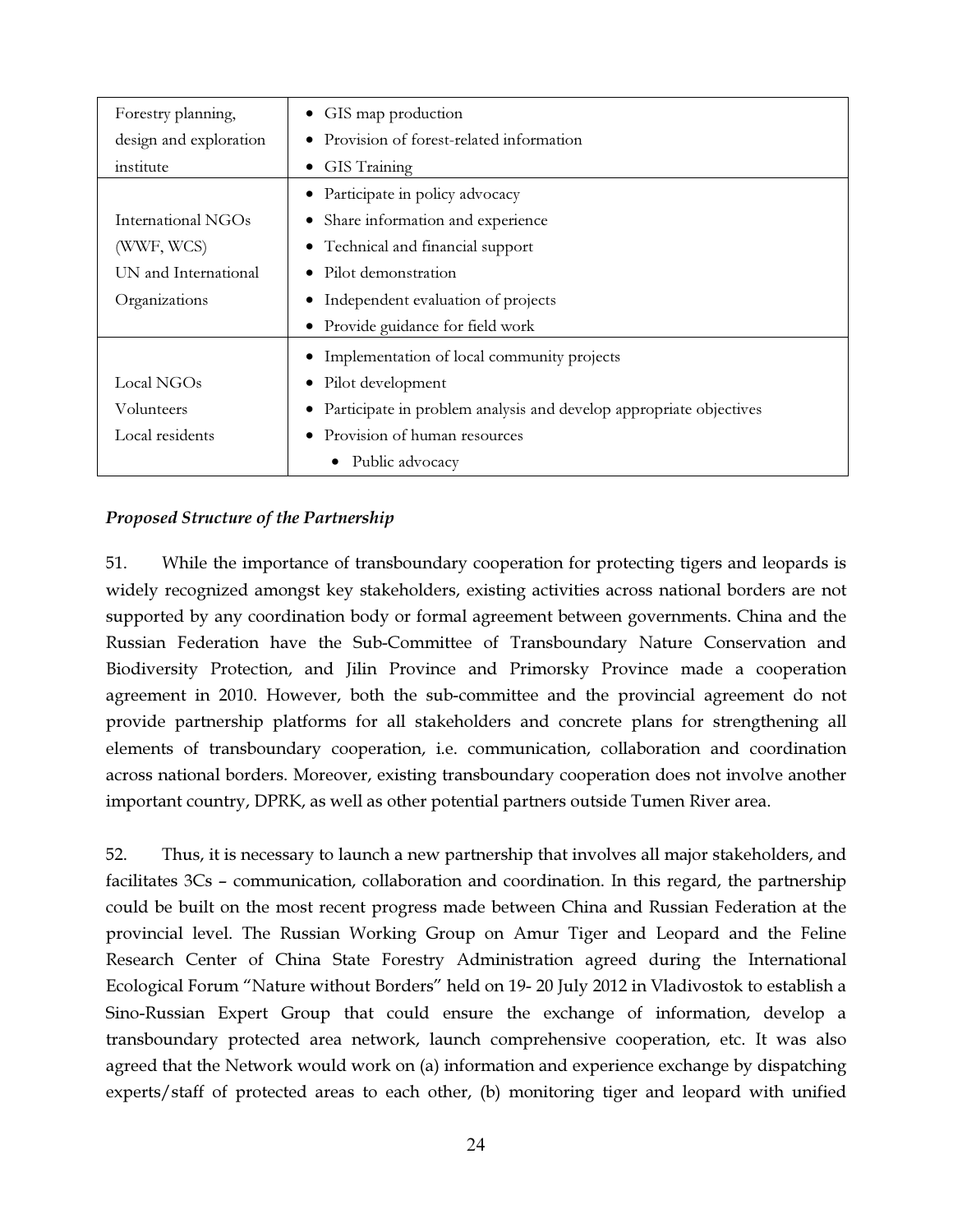methodology and joint study, (c) ecological protection in border areas with a focus on antipoaching, snare removal and transboundary protected areas, and (d) environmental education and public awareness.

53. Considering the solid capacity and expertise, the Sino-Russian Expert Group could be harnessed as the backbone of the NEASPEC partnership while the members of the partnership should be further expanded. With this arrangement, NEASPEC could further strengthen the institutional, political and technical foundations of the Expert Group, thereby making tangible contributions to elevating the level of transboundary cooperation for tiger and leopard.

54. Furthermore, the partnership could be linked with a new cooperation mechanism for leopard, which was launched during the Far Eastern Leopard International Conservation Meeting held on 31 July 2 August 2012 in Slavyanka. The mechanism consists of two working groups: working group on leopard survey and working group on camera trapping. The mechanism consisting of experts from government agencies, protected areas and NGOs will be coordinated by the Head of Primorsky Okhotnazor, the Director of Land of the Leopard National Park, and the Head of Jilin Wildlife Department.

55. Therefore, launching the NEASPEC Partnership is proposed as follows

- Key Activities: Partnership's major goals and roles would be the facilitation of (1) communication for information exchange and knowledge sharing across borders, (2) collaboration among stakeholders for joint work including joint survey and monitoring on the border, joint anti-poaching activities, capacity training program, sustainable forest management, etc, and (3) coordination of domestic measures and activities related to transboundary cooperation such as the establishment of ecological corridors and transboundary protected areas.
- Membership: The Partnership may consist of government agencies, academic institutions, NGOs from China and the Russian Federation as well as relevant stakeholder groups from other NEASPEC member States and international organizations.
- Coordination committee and working groups: As the main organ for the partnership, the coordination committee may comprise of representatives from major stakeholder groups. The committee oversees and supports the plans and activities of working groups to be established for carrying out activities in the action areas.
- Activity/Information center(s): The operation of the partnership requires activity/information center(s) in order to plan and organize activities and facilitate